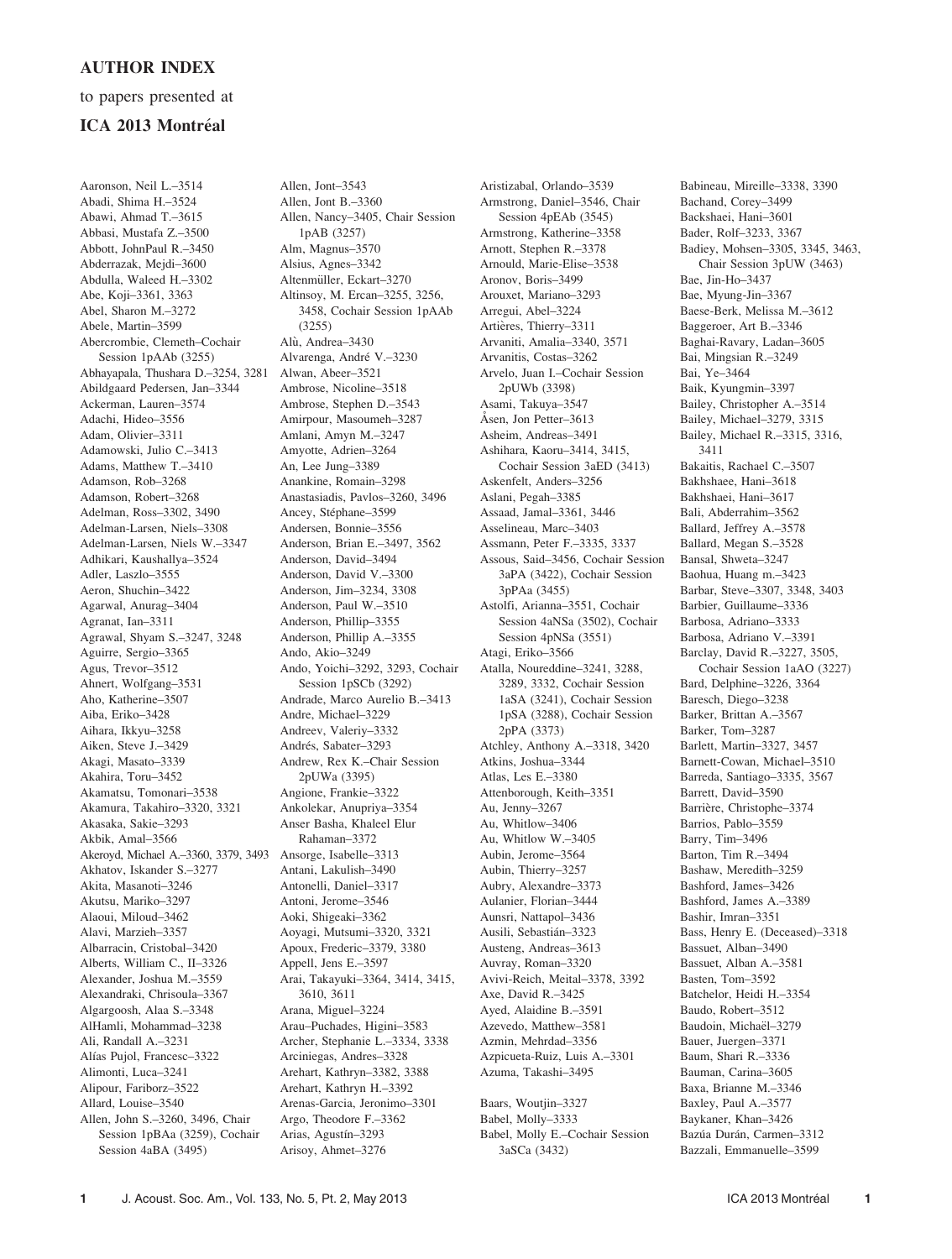Beauchamp, James W.–3549, Cochair Session 4pMU (3548) Beaudet, Nicolas–3546 Beaudoin, Jonathan–3537 Beautemps, Denis–3417 Bech, Søren–3349, 3367, 3426 Becker, Kyle M.–Chair Session 4aUWb (3528) Becker, Sebastian–3427 Becker, Stefan–3618 Beckman, Mary E.–3339 Bécot, François-Xavier-3288 Bee, Mark A.–3407, 3534 Begault, Durand R.–3244 Begg, David–3289 Behar, Alberto–3593 Behlau, Mara–3321 Behler, Gottfried–3404 Behne, Dawn M.–3570 Behrens, Tobias–3531 Behroozmand, Roozbeh–3520 Beigmoradi, Sajjad–3242, 3462 Beim, Jordan A.–3424 Belanger, Zackery–3255 Belek, H. Temel–3276 Bellaj, Selim–3461 Benacchio, Simon–3561 Bendjoudi, Aniss–3498 Benedict, Paul–3451 Benmeddour, Farouk–3361, 3446 Benoit, Yoann–3526 Ben Salem, Imen–3374 Bent, Tessa–3319, 3566 Bera, Jean-Christophe–3277 Beranek, Leo L.–3349, 3582 Berardi, Umberto–3310, 3583 Berg, Aleksander–3570 Berg, Bruce G.–3285 Bergamasco, Andrea–3313 Berger, Elliott H.–3235, Cochair Session 1aNS (3234), Cochair Session 1pNSa (3272) Bergeson, Tonya–3341 Bergevin, Christopher–3509, 3542 Beristain, Sergio–3257, 3307 Berkhoff, Arthur–3600 Bernard, Nadine–3592 Bernard, Simon–3585 Berndl, Elizabeth S.–3539, 3542 Bernier, Antoine–3273 Bernstein, Eric R.–3272 Bernstein, Joshua G.–3383, 3606 Berry, Alain–3241, 3251, 3264, 3525, Cochair Session 1pEAa (3264) Berry, Jeffrey J.–3342, 3571 Bertoli, Stelamaris R.–3504, 3593 Beslin, Olivier–3438 Besser, Jana–3392 Bessey, Ryan–3552 Best, Virginia–3379, 3380, 3513 Betney, Matthew–3355, 3356 Bettarello, Federica–3276 Beutner, Dirk–3425 Bharadwaj, Hari–3347, 3559 Bharadwaj, Sneha V.–3247 Bhatta, Ambika–3373 Bidondo, Alejandro–3292, 3293, 3440, 3616 Biescas Gorriz, Berta–3312, Cochair Session 2aAO (3312)

Bilbao, Stefan–3531, 3532, Cochair Session 4aMU (3500) Binder, Carolyn M.–3311 Birkin, Peter R.–3314 Bjorndahl, Christina–3607 Blackstock, David T.–3350, 3507 Blacodon, Daniel–3394 Blais, Jean-Francois–3525 Blanc-Benon, Philippe–3507, 3593 Blau, Matthias–3525, 3543, 3544 Blauert, Jens–3616 Blauert, Jens P.–3280 Block, Barbara A.–3258 Bobrovnitskii, Yuri–3461 Bock, Guillaume J.–3455 Bockman, Alexander–3576 Bockstael, Annelies–3274 Bodon, K. J.–3507 Boes, Michiel–3371, 3592 Bogovic, John–3567 Bohn, Ocke-Schwen–3334 Boij, Susann–3242, 3265 Boileau, Jean-Francois–3539 Boisvert, Jeffrey E.–3516 Bok, Tae-Hoon–3541 Bolanos, Leandro–3610 Bollen, Viktor–3528 Bolton, J. Stuart–3580 Bombien, Lasse–3565 Bongini, Estelle–3593 Bonhoff, Hannes A.–3600 Bonine, Kevin E.–3509 Bonnel, Julien–3312, 3526, 3527, Cochair Session 4aUWa (3526) Bonnet, Guy–3289 Bonomo, Anthony L.–3303 Book, Jeff–3313 Book, Jeff W.–3313 Book, Jeffrey W.–3313, 3314 Boomer, K. B.–3576 Borden, Mark–3409 Borelli, Davide–3309, 3554 Boren, Braxton B.–3321 Borget, Brett D.–3541 Borup, David–3229 Bose, Sandip–3422 Boser, Bernhard E.–3499 Bosnyak, Dan J.–3429 Bossy, Emmanuel–3498 Both, Camila–3535 Botta, Jeanine–3451 Botteldooren, Dick–3274, 3371, 3450, 3592 Botts, Jonathan–3530, 3575 Bouavichith, Dominique–3565 Bouayed, Kaiss–3332 Boudreau, Alex–3266 Boudreault, Louis-Alexis–3266 Boulandet, Romain–3266, 3348 Bourguignon, Sébastien-3299 Bou Serhal, Rachel E.–3273 Boutin, Jérôme–3235, 3236, 3274 Bouzitoune, Razika–3541 Bowden, Mary–3341 Boyce, Suzanne E.–3391, 3604 Boyd, Alan W.–3360 Boyen, Kris–3376 Boyer, Sylvain W.–3236 Boyle, James H.–3371 Braasch, Jonas–3254, 3256, 3280, 3307, 3511, 3512, 3616

Bradley, David L.–3396 Bradley, David T.–Chair Session 2aED (3318) Bradlow, Ann–3391, 3433, 3574 Brajot, Francois-Xavier–3336 Brammer, Anthony J.–3272 Brancheriau, Loïc-3328 Brandao, Eric–3365 Brar, Jaspal K.–3337 Braselton, James P.–3447 Brashears, Shanda–3376 Bravo, Teresa–3309 Brayman, Andrew–3261 Brayman, Andrew A.–3408 Brazier, Richard–3576 Breau-Godwin, Stéphanie–3391 Bregman, Albert S.–3352, 3354 Bressler, Scott–3353, 3430 Brian, Katz F.–3281 Briggs, Forrest–3310 Brimijoin, W. Owen–3360 Briseño-Avena, Christian–3537 Brock, Derek–3443 Brocolini, Laurent–3503 Brooks, Bennett M.–3275, 3370, Cochair Session 2pNSb (3370) Brooks, Laura A.–3420 Brooks, Rebecca–3382 Brossier, Romain–3444 Brouillette, Martin–3289 Brouwer, Susanne–3389, 3569 Brown, Colton T.–3412 Brown, Daniel–3252 Brown, David A.–3268, 3412, 3499 Brown, Jeremy–3268, 3438, Cochair Session 3aUWa (3437), Cochair Session 3aUWb (3438) Brown, Jeremy A.–3268 Brownlow, Priscilla–3576 Bruce, Ian C.–3558 Brughera, Andrew–3494, 3512 Brulez, Johan–3256 Brummund, Martin–3235 Bruneau, Michel–3360 Brungart, Douglas–3435, 3510 Brungart, Douglas S.–3383, 3513, 3515 Bruni, Jagoda–3341 Brunskog, Jonas–3223, 3224, 3385, 3521 Bruus, Henrik–3236 Bucar, Dejan-Kresimir–3595 Buchholz, Jorg M.–3298, 3330 Buchholz, Jörg M.-3379, 3513 Buck, John R.–3397, 3524 Buckingham, Michael J.–3396, 3505, Cochair Session 4aNSb (3504) Buffett, Grant G.–3313 Bühler, Simon-3231, 3232 Buiochi, Flavio–3413 Bull, Nicole–3364 Bulté, Jean-3394 Bunnell, H Timothy–3336 Bunton, Kate–3334, 3617 Buot de l'Epine, Yorick–3546 Burchfield, L. Ann–3574 Burgess, Alison–3408 Burgess, Marion–3273, 3451 Burgess, Mark T.–3409 Burgschweiger, Ralf–3517

Burns, Thomas–3360 Buskenes, Jo Inge–3613 Buss, Emily–3338, 3378, 3381 Busset, Julie–3248 Bussonnière, Adrien-3279 Bustamante, Marcelo–3290 Bustamante, Omar A.–3257 Butko, Daniel–3365, 3493 Butler, Alexander L.–3360 Butler, John–3360 Butler, Stephen–Chair Session 1pEAb (3266), Chair Session 2pEAb (3361) Bybi, Abdelmajid–3361 Byrd, Dani–3607 Byrd, Dany–3567 Byun, Sung-Hoon–3578 Cabrera, Densil–3226, 3459 Cabrera, Densil A.–3402 Cacavelos, Nahuel–3544 Cai, Shanqing–3564 Cairoli, Maria–3581 Calcagno, Esteban–3514 Calcus, Axelle–3512 Çalışkan, Mehmet-3226, 3404 Callahan, Megan–3336 Calvo, David–3460 Calvo, David C.–3460, 3528, 3615 Camargo, Lucinara–3276 Camenen, Benoit–3227 Cameron, Sharon–3330 Camier, Cédric-3251, 3525 Camilla, De Mello Da Silva–3374 Campbell, D. Murray–3401, 3549, Cochair Session 4aMU (3500) Campbell, Murray–3500 Campbell, Richard L.–3400, 3444 Campos, Guilherme–3287 Canepa, Gaetano–3615 Caniato, Marco–3276, 3453 Cannata, Jon–3506 Cantrell, John H.–3555 Capone, Dean–Cochair Session 3aSA (3430), Cochair Session 3pSAa (3460) Carbonari, Ronny C.–3413 Carcreff, Ewen–3299 Cardozo, Maira–3523 Cardwell, Adrienne–3257 Caresta, Mauro–3562 Cariani, Peter–Cochair Session 1pSCb (3292) Carlos, Ibanez R.–3588 Carlyon, Robert P.–3429 Carney, Laurel–3509 Carney, Laurel H.–3245, 3559, Chair Session 2aPPb (3331) Carnicero, Diego–3614 Carniel, Sandro–3313 Carniel, Xavier–3503 Carpenter, Allen–3387 Carpenter, Dean E.–3228 Carral, Sandra–3549 Carriere, Olivier–3397 Carriquiry, Benjamín-3270 Carter, Glenn S.–3444 Carullo, Alessio–3551 Casas, Jerome–3316

Casco Richiedei, Nicolás-3544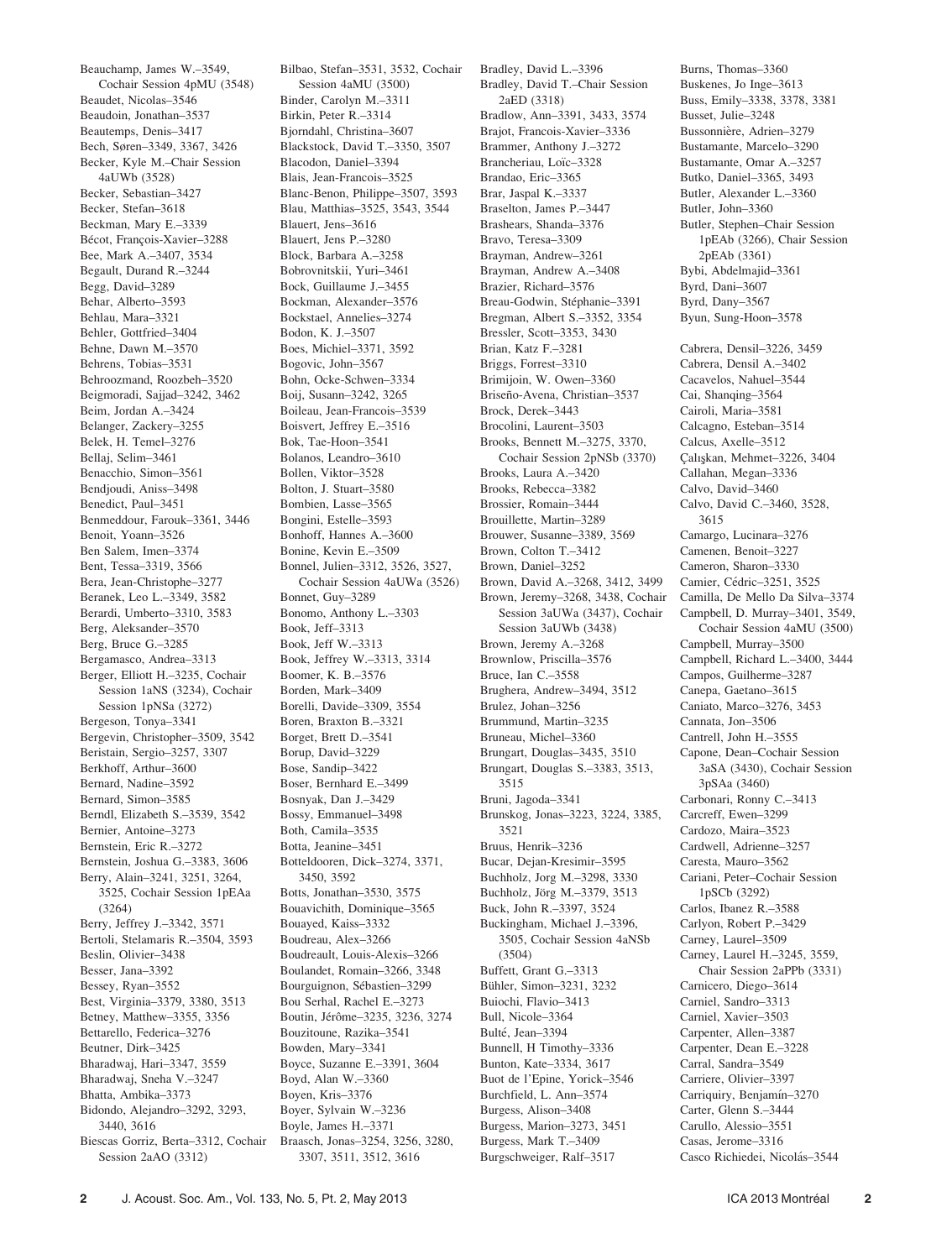Case, Alex–3308, 3414, Cochair Session 2aAAa (3306), Cochair Session 2pAAa (3347) Case, Alex U.–3234 Case, Alexander U.–3347 Caspers, Philip–3258 Cassereau, Didier–3498 Casserly, Elizabeth D.–3519 Catelani, Fernanda–3585 Cato, Douglas–3535 Cato, Douglas H.–3495 Cats, Peter–3582 Caulkins, Terence–3581 Caussé, René-3269, 3362, 3417 Caussé, René E.–3548 Cavaro, Matthieu–3546 Çay, Merve-3276 Cederholm, Alex–3420 Cervantes, Monica–3541 Cervera, Francisco–3374 Cès, Maximin–3298 Cha, Aran–3362 Chabot-Leclerc, Alexandre–3391 Chafe, Chris–3347 Chai, Guozhong–3518 Chalah, Farid–3562 Chalah-Rezgui, Lila–3562 Chambers, Ann F.–3263, 3540 Champlin, Craig A.–3362 Champoux, François-3378 Chand, Priyanka–3595 Chandak, Anish–3490, 3614 Chandra, Kavitha–3262, 3373 Chandrasekaran, Bharath–3284, 3335, 3386, 3388, Cochair Session 2pSCa (3386) Chandrayadula, Tarun–3345 Chandrayadula, Tarun K.–3395 Chang, An-Chieh–3284, 3285, 3511 Chang, Jiho–3250 Chapelon, Jean-Yves–3410 Chapman, N. Ross–3304, Chair Session 1aID (3223) Chappell, J. Andrew–3541 Charara, Marwan–3455 Charbonneau, Jeremy E.–3514 Charette, Paul–3279 Chassignole, Bertrand–3373 Chatterjee, Monita–3338 Chatziioannou, Vasileios–3501, 3550 Chavand, Vincent–3276 Chavrier, Francoise–3410 Chazot, Jean-Daniel–3242, 3546 Chazot, Jean Daniel–3546 Chéenne, Dominique J.–3319, 3534 Cheer, Jordan–3251, 3588 Cheimets, Chloe B.–3386 Cheinet, Sylvain–3326 Chélius, Alain-3589 Chen, Bin–3298 Chen, Ching-Cheng–3249 Chen, Dehua–3423 Chen, Gang–3521 Chen, Georgia–3280 Chen, Guoyue–3302 Chen, Hao–3455 Chen, Hong–3261 Chen, Honghai–3545 Chen, Jer-Ming–3548 Chen, Li-mei–3341, 3342 Chen, Siyuan–3234

Chen, Weijie–3589 Chen, Yan–3304 Chen, Yao–3410 Chen, Yong-Zing–3427 Chen, Zhaocong–3563 Cheng, Fan-Yin–3341, 3342 Cheng, Jianchun–3431 Cheng, Xiaobin–3298 Cherniack, Martin G.–3272 Chevillotte, Fabien–3288 Chevret, Patrick–3552 Chi, Wang–3463 Chiang, Rayleigh Ping-Ying–3523 Chick, John–3500, 3549 Chiddenton, Kathleen–3609 Chiello, Olivier–3461 Chigarev, Nikolay–3497, 3498 Chiodi, AnneMarie–3286 Chisaki, Yoshifumi–3514 Chitnis, Parag V.–3259 Chitoran, Ioana–3568 Chiu, Chenhao–3604 Cho, Wan-Ho–3250 Cho, Younghak–3237, 3280 Choe, Wook Kyung–3568 Choi, Hyun-Taek–3578 Choi, Inyong–3430 Choi, James J.–3263 Choi, Jee Woong–3396, 3463 Choi, Jung-Woo–3250, 3344, Cochair Session 1aSP (3249), Cochair Session 2aSP (3343) Choi, JungWoo–3362 Chomette, Baptiste–3561 Chon, Heecheong–3518 Chon, Song Hui–3449 Chong, Adam J.–3570 Choo, Andre Boon-Hwa–3409 Chootrakool, Patcharika–3389 Chorubczyk, Alan–3323, 3523 Chotiros, Nicholas–3303, 3304 Chotiros, Nicholas P.–3303 Christakou, Athanasia E.–3278 Christensen, Flemming–3283 Christian, Andrew–3421 Chu, Ning–3300 Chua, Gim-Hwa–3356 Chudy, Magdalena–3271 Chung, Hyuck–3563 Chung, Younah–3571 Cichocki, Wladyslaw–3591 Cinar, Gökhan–3265 Ciocca, Valter–3286 Cirstea, Silvia–3287 Clapp, Samuel–3254, Cochair Session 1aAAa (3223), Cochair Session 1pAAa (3253) Clayards, Meghan–3608, 3612, Chair Session 2aSC (3333) Clement, Gregory T.–3556 Cleveland, Robin–3358 Cleveland, Robin O.–3410, 3411 Cliatt, Larry J.–3368 Climente, Alfonso–3374 Clopper, Cynthia G.–3291, 3389 Cloutier, Guy–3357, 3540, 3541, Chair Session 2pBAb (3357) Coad, Gavin–3377, 3425 Cobo, Pedro–3581 Coby, Weston–3345 Cocheteux, Franck–3461

Coffeen, Robert C.–3581 Cohen, Annabel J.–3591, Cochair Session 5aMUb (3591) Cohen, Leon–3435, Cochair Session 3aSP (3435) Cohen-Tenoudji, Frédéric-3576 Cohn, Louis–3588 Colantoni, Laura–3608 Colburn, Steven–3426 Coleman, John S.–3605 Coleman, Laura–3396 Coleman, Philip–3344, 3349 Coleman, Philip D.–3344 Colin, Cécile–3512 Collery, Olivier–3462 Collier, Sandra L.–3326, 3327 Collin, Jamie–3263 Collins, Karen–3458 Collis, Jon M.–3399 Colosi, John A.–3345, Chair Session 2aUW (3345), Chair Session 3aAO (3407) Conklin, Wade–3317 Cook, Brian–3369 Cook, Robert G.–3442 Cooley, Amanda J.–3338 Coombs, Afton L.–3573 Cooperstock, Jeremy R.–3354 Copenhaver, Benjamin J.–3457 Coppola, Joshua H.–3520 Cordioli, Júlio A.–3290 Corey, David P.–3509 Corey, Jason–3413 Coria, Carlos R.–3582 Cornuelle, Bruce D.–3346 Coron, Alain–3540 Corregan, Nicholas M.–3263 Cortela, Guillermo A.–3585 Costanzi, Angela–3378 Côté, Dominique-3336 Cotoni, Vincent–3363 Cottingham, James P.–3501 Cousineau, Marion–3381 Cousineau, Yves R.–3324 Coussios, Constantin–3263, 3315 Coussios, Constantin-C–3263 Coussios, Constantin C.–3263, 3411 Coviello, Christian–3263 Cowan, Brent–3458 Cowart, Robbie–3324 Cox, Christopher–3571 Cox, Trevor J.–3523 Crake, Calum–3263 Crassous, Jérôme–3373, 3374 Cremaldi, Lucien–3325 Crocker, Steven–3395, 3527 Cropsey, Evamarie–3341 Cross, Patrick S.–3444 Crow, Robert–3226 Croy, Ilona–3504 Crum, Larry–3314 Crum, Lawrence–3315 Crum, Lawrence A.–3279, 3316, Cochair Session 1aPAa (3236), Cochair Session 1pPAb (3278) Cui, Hanyin–3422 Cui, Weili–3316 Culver, R. Lee–3578 Cunefare, Kenneth–3413 Cunha, Iara B.–3504 Cunitz, Bryan W.–3279, 3411

Curcio, Daniella–3321 Curtin, Suzanne–3334, 3338, 3572 Curtis, Bradley J.–3541 Cusa, Stephen A.–3308 Czarnota, Gregory–3539, 3584 Czarnota, Gregory J.–3539, 3584 Czarny, Jaroslaw–3359 Dagamseh, Ahmad–3316 Dai, Huanping–3240, Cochair Session 1aPP (3239) Dai, Xiaowei–3498 Daigle, Gilles A.–Chair Session 5aID (3580) Dajani, Hilmi R.–3594 Dakin, D. Tom–3494 Dale, Jonathan–3258 Daley, Steve–3431 Daltrop, Shira–3451 Dance, Stephen–3226, 3450, 3553 Dang, Jianwu–3607 Dang, Xin–3394 D'Angela, Peter J.–3322 Daniel, Sam J.–3544 Daniels, David–3356 D'Antonio, Peter–3492 da Silva, Andrey R.–3416 da Silva, Lucia–3391 Dau, Torsten–3391, 3425, 3427, 3429, 3513, Cochair Session 4pPP (3558) Dauwe, Samuel–3592 Davidson, Lisa–3565 Davies, Patricia–3370 Davis, Lee–3300 Dawdy-Hesterberg, Lisa–3574 Dazel, Olivier–3242, 3243 Dean, Cleon E.–3447 de Araújo, Flávio André M.–3276 De Baets, Bernard–3592 de Boer, André-3231 de Boer, Jessica–3428 Debut, Vincent–3501 Declercq, Nico–Cochair Session 2pPA (3373), Cochair Session 4aEAa (3497) Declercq, Nico F.–3374, 3437, 3446, 3447, 3498 De Coensel, Bert–3371, 3592 de Dear, Richard–3226 DeFerrari, Harry A.–3346, 3393, Cochair Session 2pSP (3393) Defrancesco-Loria, Tristan–3593 Deger, Evgeniya–3455 Degertekin, Levent–3316 de Jong, Jan A.–3231 de Jong, Nico–3586 Dekiura, Yuto–3245 De Kleine, Emile–3376 Dekoninck, Luc–3592 de la Cuadra, Patricio–3270, 3320 del Cerro, Emiliano–3440, 3454 Delebecque, Louis–3417 DeLong, Caroline M.–3405, Cochair Session 3aAB (3405), Cochair Session 3pAB (3442) Delorme, Nicolas–3498 Deltenre, Paul–3512 Delvaux, Bertrand–3417 Demany, Laurent–3381

Demin, Igor–3507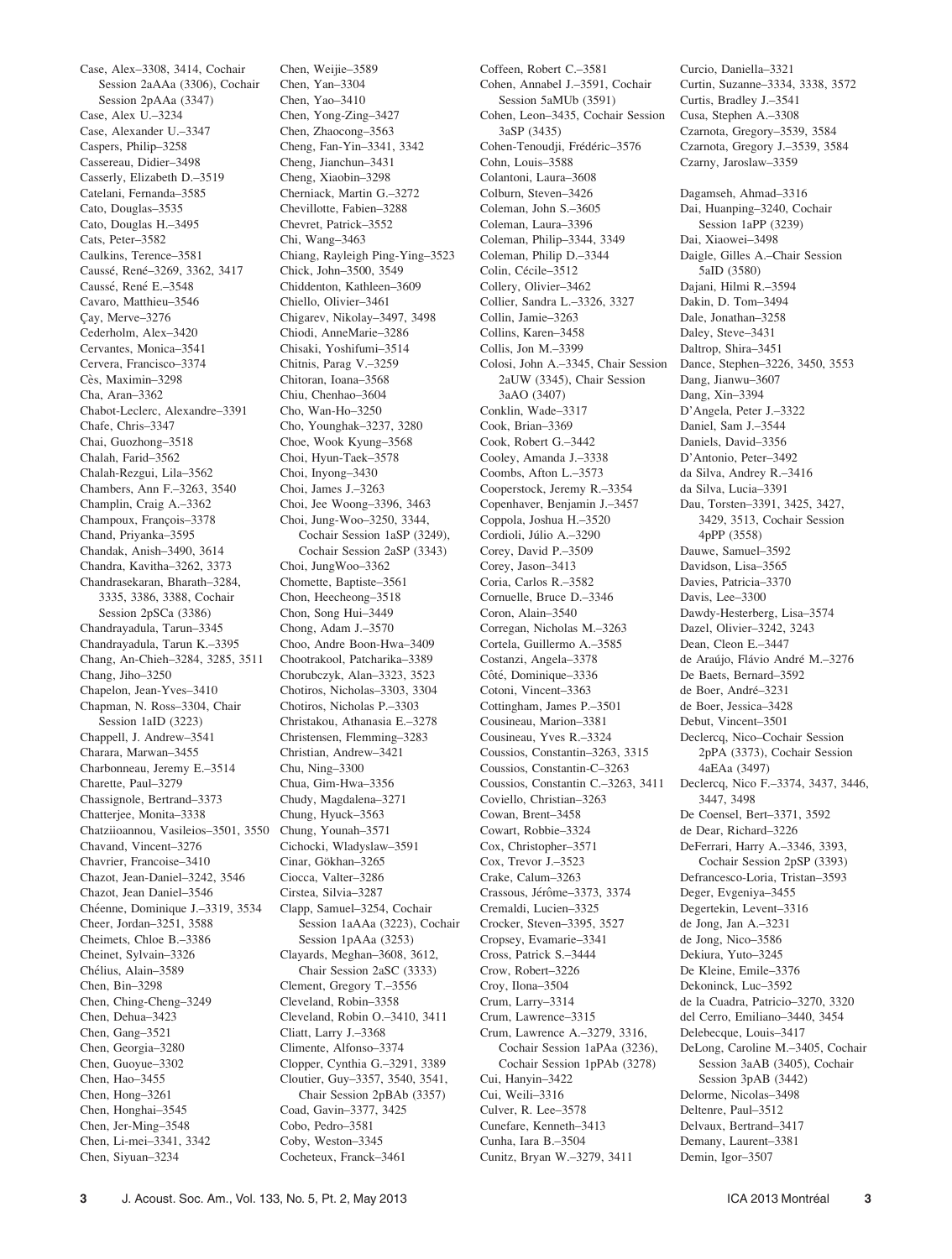Demoucron, Matthias–3270 de Moustier, Christian–3304 Denis, Max–3262 Denis, Vivien–3290 Denny, Liggitt–3411 Dent, Micheal L.–3353, 3407 Dent, Rebecca–3539 Derleth, Peter–3366 Derode, Arnaud–3373, 3374 Derrick, Donald–3606 De Ryck, Laurent–3243 de Saint Victor, Marie–3263 Deschamps, Marc–3446 Desjouy, Cyril–3277 Desloge, Joseph G.–3511 Destrempes, Francois–3357 Desvard, Ludovic–3404 Dettmer, Jan–3223, 3252, 3575, 3614 de Villers-Sidani, Etienne–3426 de Vries, Diemer–3490, Cochair Session 4aAAa (3489), Cochair Session 4pAAa (3530), Cochair Session 5aAAa (3580) Dewhirst, Martin–3367 Dhamanekar, Abhijit–3588 Dhar, Sumitrajit–3376, 3428 Dhoedt, Bart–3592 Dias, James W.–3433 Dias, Paulo–3287 Di Bella, Antonino–3495 DiCanio, Christian–3572, Chair Session 1pSCa (3291) Dieckman, Eric A.–3536 Diedesch, Anna C.–3434 Diehl, Randy–3340 Dietrich, Pascal–3225, 3365 Digerness, Joseph–3581 Dilley, Laura–3341, 3570, 3612 Dillon, Harvey–3330 Dilmen, Hakan–3276 Di Monte, Roberta–3453 Ding, Hao–3518 Ding, Mingjie–3438 Dionne, Jason P.–3237 Divenyi, Pierre–3388 Dixon, Simon–3271 Djafari, Ali–3300 Djeradi, Amar–3573 Dobrucki, Andrzej B.–3361 Doclo, Simon–3525 Doellinger, Michael–3618 Doershuck, Peter–3603 Doggett, Felicia–3276 Dogil, Grzegorz–3341 Doherty, Karen A.–3559 Dolder, Craig N.–3229, 3357 Dollet, Benjamin–3373, 3374 Döllinger, Michael-3618 Dominique, Clorennec–3298 Donai, Jeremy–3390 Donaldson, Gail S.–3338 Dong, David W.–3441, 3593 Dong, Junzi–3426 Dong, Wei–3509 Dong, Weijia–3464 Dongen, Koen W.A. v.–3229 Donskoy, Dimitri–3460 Doolan, Con J.–3420 Dorocicz, John–3494

Dosso, Stan E.–3223, 3252, 3399, 3527, 3574, 3575, 3614, Cochair Session 2pUWb (3398), Cochair Session 5aUW (3613) Doumoto, Kana–3523 Doutres, Olivier–3236, 3288, 3289 Dowling, Ann P.–3404 Dowling, David R.–3318, 3524 Downing, Micah–3275 Doyle, Timothy E.–3541 Doyley, Marvin M.–3262 Dragna, Didier–3593 Dramais, Guillaume–3227 Drechsler, Stefan–3531 Drenckhan, Wiebke–3374 Dreyer, Jason T.–3299 Droogendijk, Harmen–3316 D'Spain, Gerald L.–3346, 3354 Dubrowski, Adam–3458 Dubus, Bertrand–3266 Ducasse, Eric–3446 Duckworth, Gregory L.–3437 Duda, Timothy–3346 Dudarewicz, Adam–3450 Dudley Ward, Nicholas F.–3423 Dufour, Richard–3533 Dumoulin, Romain–3317 Dunkin, Robin C.–3536 Dunlap, Alex G.–3353 Dunlop, Rebecca–3535 Dunlop, Rebecca A.–3495 Dunmire, Barbrina–3279 Dunphy, Kevin–3438 Dupont, Thomas–3242, 3288 Dupre, Aurelien–3410 Duraiswami, Ramani–3254, 3281, 3302, 3490 Duran, Daniel–3341 Durand, Stéphane–3360 Durup, Nick–3553 Dushaw, Brian D.–3345 Dussouillez, Philippe–3227 Dutra, Brian P.–3279 Dylejko, Paul–3517 Dymock, Ben–3450 Dzieciuch, Matthew A.–3345, 3346, 3397, 3444 Ebihara, Takayasu–3549 Ebissou, Ange–3552 Eda, Kazushi–3582 Edelmann, Geoffrey F.–3577, 3578, Cochair Session 4pUW (3577) Edewaard, Darlene–3511 Edirisinghe, Mohan–3356 Edler, Bernd–3287, 3366 Edoh, Kossi–3258, 3259 Edwards, Brent–3560 Edwards, David J.–3358 Egbert, Peter R.–3590

Ege, Kerem–3359, 3599 Eguia, Manuel C.–3514

(3225) Elacqua, Elizabeth–3595 Elam, W. T.–3345 Elangovan, Rajasekar–3372 Elias, Florence–3374 Elie, Benjamin–3290 Elkington, Peter–3456

Ehnert, Jesse–Chair Session 1aAAb

Elko, Gary W.–3317, Chair Session 2aEA (3316) Elkoun, Saïd-3242, 3288 Ellermeier, Wolfgang–3523 Ellingson, Roger M.–3404, 3455, Chair Session 3aAAb (3403) Elliott, Andy–3290, 3462 Elliott, Stephen–Chair Session 5aEA (3588) Elliott, Stephen J.–3251, 3428, 3558, 3588 Ellis, Dale D.–3252, Cochair Session Feleppa, Ernest J.–3540 1aUW (3251), Cochair Session 1pUW (3303) Ellison, Steve–3306, 3402 El Wakeel, Hala–3348 Ely, Gregory–3422 Embrechts, Jean-Jacques–3491, 3583 Émond, Caroline–3571 Enenstein, Gregory R.–3229 Eng, Katelyn–3572 Engel, Kathleen–3338 Engell, Thomas–3570 Engvall, Klas–3280 Enomoto, Seigo–3403 Enzinger, Ewald–3294, 3295 Epp, Bastian–3428 Epstein, Michael–3240 Erath, Byron D.–3601, 3602 Erickson, Donna–3604, 3607 Ermann, Michael–3552 Ernst, Stephan–3382 Erpelding, Marion–3373 Erturk, Alper–3413 Esaki, Takashi–3363 Escolano, Jose–3491, 3614 Espana, Aubrey L.–3537 Espy-Wilson, Carol–3606 Etchemendy, Pablo E.–3514 Etchenique, Nikki–3550 Etchessahar, Manuel–3462 Evan, Andrew P.–3411 Evans, Jack B.–3441 Evans, Richard B.–3529 Eveno, Pauline–3548 Everbach, E. C.–3319, 3356 Ewert, Stephan D.–3560 Eyring, Nicholas J.–3319 Ezekoye, Ofodike A.–3362, 3500 Fabiilli, Mario–3586 Fabre, Benoit–3270 Fabre, Benoît-3320 Fabre, Josette P.–3312 Fackler, Cameron–3576, Cochair Session 4pSP (3574) Falcieri, Francesco–3313 Falek, Kamel–3562 Falek, Leila–3573 Falk, Tiago–3273 Falk, Tiago H.–3393 Fallis, Kevin–3367 Falou, Omar–3539, 3584 Falourd, Xavier–3322 Fang, Zhi–3554 Fantini, Lucas V.–3544 Farbo, Aaron M.–3441 Fard, Samaneh M.–3451 Farina, Angelo–3224 Färm, Anna-3242

Farrington, Charlie–3612

Farrokhrooz, Mehdi–3397 Fastl, Hugo–3306, 3323, 3329, 3598, Cochair Session 5aPP (3597), Cochair Session 5pPP (3615) Favrot, Sylvain–3511 Fay, Richard–3375 Fayton, Joseph O.–3305 Fazenda, Bruno–3490 Fazenda, Bruno M.–3523 Feit, David–3384, Cochair Session 2pSA (3384) Fellner, Wendi–3257, 3406 Fels, Janina–3329, 3505, Cochair Session 1pPPa (3280), Cochair Session 2aPPa (3329), Cochair Session 4aNSc (3505), Cochair Session 4pEAa (3542) Feng, Hao–3596, Cochair Session 5aPA (3594) Feng, Li–3392 Fereczkowski, Michal–3425 Ferguson, Sarah H.–3339 Fern, Xiaoli–3310 Fernández, Rodrigo-3544 Fernandez Comesana, Daniel–3582 Festen, Joost M.–3392 Feth, Lawrence L.–3285, 3391 Fidell, Linda–3369 Fidell, Sanford–3369 Figueiras-Vidal, Anibal–3301 Filoux, Erwan–3539 Finnegan, Eileen–3522 Finneran, James J.–3257, 3406 Fischer, Jacob–3345 Fischer, Tim–3313, 3314 Fitz, Kelly–3383, 3560 Flaherty, Mary M.–3407, 3568 Fleischer, David–3608 Fleischer, Gerald–3594 Fleshman, Shane–3497, 3587 Fleury, Romain–3430 Fleury, Vincent–3589 Florentine, Mary–3240, Cochair Session 1aPP (3239) Flores, Paulo A. C.–3535 Fogerty, Daniel–3335 Foiret, Josquin–3584, 3585 Foote, Kenneth G.–Cochair Session 2aSA (3331) Forero, Pedro A.–3577 Formby, Craig–3382 Forsberg, Julia–3339 Forssén, Jens-3323 Fortin, Will F.–3313 Foulkes, Timothy–3441 Fowlkes, Brian–3586 Foyn, Camilla–3570 Franck, Philippe D.–3298 Franck, Sgrad–3600 Franco, Irving M.–3453 François, Alouges-3281 Francombe, Jon–3367 Franks, Peter J.–3537 Franzoni, Linda P.–Cochair Session 4pSA (3561) Frazer, Brittany–3602 Fredrick, Banser–3316 Fredriksson, Sofie–3505 Freeman, Simon E.–3396 Freeston, Katrina–3379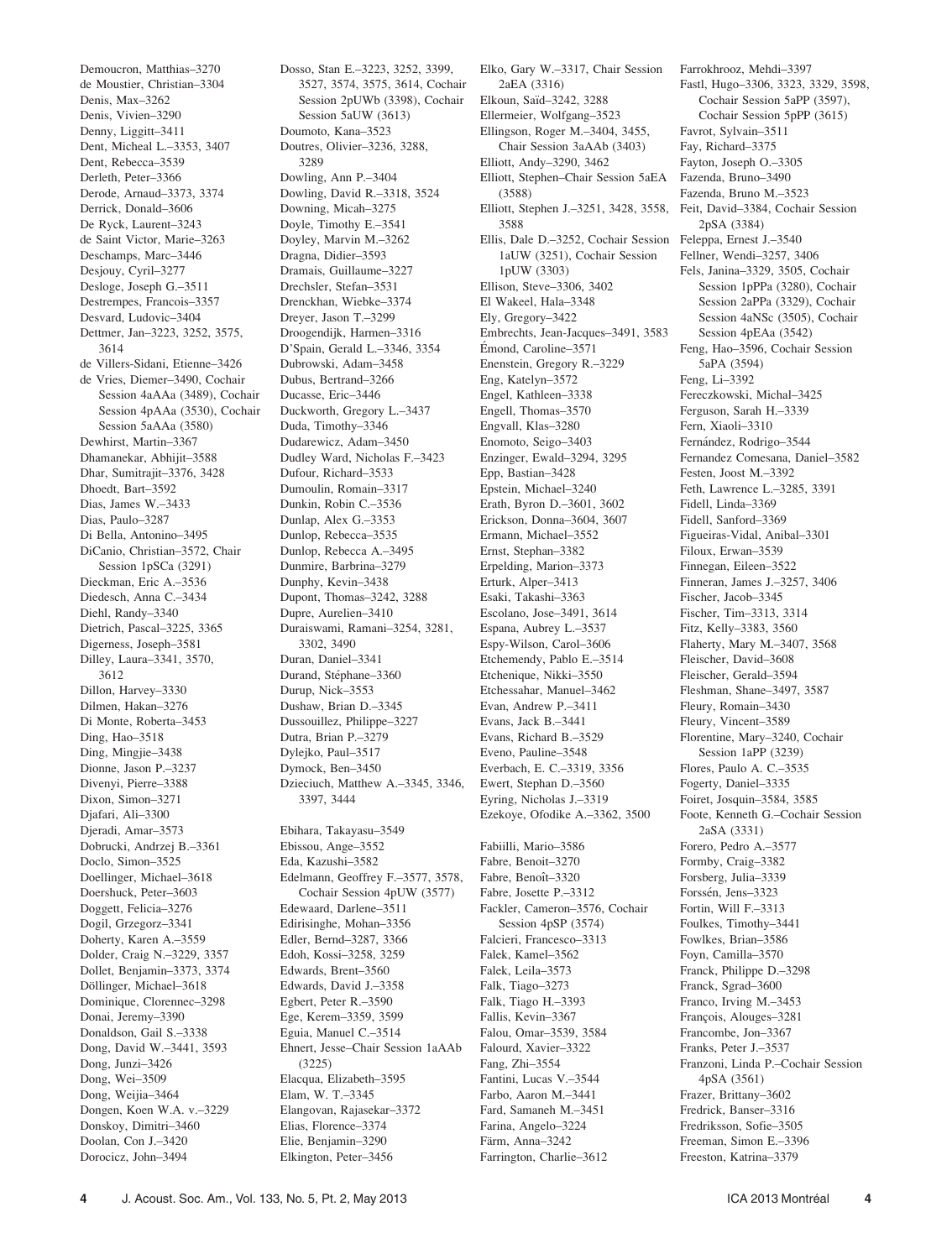Freitag, Lee–3400 Freitas, Mindiyarauakti P.–3453 French, Peter–3294 Freneat, Christian–3592 Fréour, Vincent-3269, 3417 Freyman, Richard–3379 Freyman, Richard L.–3514 Fridland, Valerie–3612 Fried, Stephanie–3395 Fritz, Claudia–3365 Fritz, Tatum M.–3606 Frosch, Reinhart–3286, 3424 Frühwald Hansson, Eva-3364 Fuchs, Laszlo–3264 Fujikawa, Takahiro–3362 Fujimaru, Shota–3414 Fujimoto, Masako–3606 Fujimura, Osamu–3607 Fujinaga, Ichiro–3591 Fujiso, Yo–3321, 3523 Fujiyuki, Chika–3383 Fukawatase, Tomofumi–3284 Fukui, Takashi–3269 Fukumori, Takahiro–3246, 3248 Fukushima, Keizo–3536 Fulcher, Lewis–3524 Fulop, Sean A.–3435 Funatsu, Seiya–3606 Funnell, W. Robert J.–3508, 3544 Furoh, Takayuki–3246 Furune, Fumimasa–3458

Gabard, Gwenael–3242 Gabrielli, Paul–3599 Gabrielson, Thomas B.–3502 Gac, Nicolas–3300 Gade, Anders–3581 Galimov, Rinat N.–3555 Galleani, Lorenzo–3436 Gallego, Adriana P.–3266 Gallet, Philippe–3328 Gallun, Frederick J.–3434 Gamache, Jessica–3341 Gamache, Jessica L.–3568 Gan, Woon-Seng–3249, 3299 Ganse, Andrew A.–3304 Gao, Yan–3431 Garai, Massimo–3451 Garcia, Damien–3540 García-Chocano, Victor M.-3374 Garcia-Chocano, Victor Manuel– 3373 Garcia-Gonzalez, Antonio–3544 Garcin, Jacky–3266 Gardner, Michael D.–3545 Garellek, Marc–3521, Chair Session 4aSCb (3520) Gariepy, Brian–3544 Garl, Emily–3319 Garrelick, Joel M.–3384, Cochair Session 2pSA (3384) Garrett, Steven L.–3231, 3318 Garzón, Beatriz S.-3582 Gaudette, Jason–3406 Gaugler, Trent–3369 Gaumond, Charles F.–3443, 3577, 3578 Gauthier, Olivier–3251 Gauthier, Philippe-Aubert–3251, 3525, Cochair Session 2pSP (3393)

Gautier, Francois–3290, 3549 Gawarkiewicz, Glen–3538 Gayvert, Robert T.–3427 Gazengel, Bruno–3365 Gebbie, John–3527 Gebreab, Tadesse–3358 Gee, Kent–3275 Gee, Kent L.–3264, 3296, 3319, 3420, 3421, 3507, 3576, Chair Session 4aPA (3506) Geers, Thomas L.–3384 Gemba, Kay L.–3526 Gendron, Paul J.–3578, Cochair Session 4pUW (3577) Genuit, Klaus–3371, 3598 Gerard, Anthony–Cochair Session 1pEAa (3264) Gérard, Anthony-3264 Gerber, Lynn H.–3358 Gerges, Samir N.–3290 Gerhard, Reimund–3233 Germain, Pierre–3402 Gerratt, Bruce R.–3521 Gerstoft, Peter–3397, 3578, 3579 Gervaise, Cédric–3312 Geyer, W. Rockwell–3227 Geyer, Wayne R.–3228 Ghaffari Mosanenzadeh, Shahrzad– 3289 Gholami, Mohammad–3241 Giacomoni, Clothilde–3370 Gianmarinaro, Bruno–3374 Giard, Jennifer–3395, 3527 Gibiat, Vincent–3547, 3588, 3590, Cochair Session 5aMUa (3590) Gick, Bryan–3522, 3569, 3604 Gidion, Gunnar–3233 Gidlöf-Gunnarsson, Anita-3506 Gido, Samuel P.–3543 Giguere, Christian–3272, Cochair Session 1aNS (3234) Giguère, Christian-3380, 3391, 3594 Gilbert, Joel–3549 Gilbert, Joël-3548 Gilbert, Rachael C-3285 Gilbertson, Lynn–3284, 3285, 3511 Gilkey, Robert–3510 Gilles, Bruno–3230, 3277 Gilles, Despaux–3374 Ginsberg, Jerry H.–3545 Giordano, Bruno L.–3365 Giordano, Marcello–3233 Giordano, Nicholas–3502 Gladden, Joseph R.–3318 Glav, Ragnar–3242 Glean, Aldo A.–3364, 3562 Glotin, Herve–3311 Gloza, Ignacy–3439 Glynne-Jones, Peter–3278 Gockel, Hedwig E.–3429 Godin, Oleg A.–3253, 3328 Goebl, Werner–3501 Goertz, David E.–3586 Goggans, Paul–3575 Gold, Erica–3294 Gold, Susan–3382 Golden, Matthew V.–Chair Session 2aAAb (3308) Goldinger, Stephen D.–3432 Goldrick, Matthew–3291 Goldsberry, Benjamin M.–3529

Goldstein, Louis–3607, 3608, 3609 Gomez-Lozano, Vicente–3374 Gong, Hao–3420, 3589 Gong, Shengnan–3506 Gonzales, Ashleigh R.–3572 Gonzalez-Herrera, Antonio–3542, 3544 González Leal, Brenda P-3312 Good, Chelsea E.–3364 Good, Kenneth W.–3552 Goodchild, Meghan–3448 Göransson, Peter-3241, 3242 Gordon, Michael S.–3366, 3511 Gordon-Salant, Sandra–3435 Gorhum, Justin–3327 Gorhum, Justin D.–3457 Gorman, Britta–3550 Gorski, Pawel–3236 Gover, Brad–3533 Goy, Huiwen–3392 Goya, Kana–3502 Goya, Saya–3502 Graafland, Freek–3592 Gracco, Vincent L.–3336 Grace, Sheryl–3419, Cochair Session 3aNSa (3418), Cochair Session 3pNSa (3449) Gracia´-Salgado, Rogelio–3373 Graham, Susan–3315 Granados, Alba–3295, 3521, Cochair Session 1pSPa (3295) Grandbois, Michel–3279 Grant, Kenneth W.–3435 Grant, Taran–3535 Granzow, John–3347 Grasland-Mongrain, Pol–3230 Graves, Jackson–3366 Graves, Scott S.–3408 Gray, Alan–3613 Gray, Michael D.–3258 Green, Jordan–3335 Greenhow, Danielle–3257 Greenleaf, James–3229 Greenlee, Jeremy–3520 Gregg, Allison–3396 Grelowska, Grazyna–3439 Grewell, David–3595 Grice, Martine–3572 Grieser, Franz–3595 Griesinger, David H.–3224 Griffin, Amanda M.–3514 Griffiths, Hugh–3356 Grijalva, Criccely–3340 Grimal, Quentin–3498, 3585 Grimm, Giso–3382 Groby, Jean-Philippe–3243 Groch, Karina–3535 Groisman, Ariel–3293 Grondel, Sébastien–3361 Grose, John H.–3286, 3381 Grosh, Karl–3359, 3427, 3509 Grosse, Julian–3598 Grothues, Thomas–3538 Grover, Matthew A.–3541 Grozev, Slavi–3275 Gruson, Anais–3322 Guan, Wei–3423 Guarini, Ascanio–3356 Guastavino, Catherine–3372 Gudra, Tadeusz–3230, 3600

Guedes, André-3499

Guenther, Frank H.–3564 Guettler, Knut–3256, 3270 Guianvarc'h, Cécile–3359 Guidorzi, Paolo–3451 Guilain, Stephane–3588 Guillemain, Philippe–3501 Guillemot, Jean-Paul–3378 Guillermic, Reine-Marie–3373, 3374 Guillette, Lauren M.–3442 Gulin, Oleg–3346 Gumerov, Nail A.–3277, 3490 Guo, Xiasheng–3496 Guo, Xinhua–3296 Gupta, Anupam Kumar–3258 Gusev, Vitalyi–3497, 3498 Guski, Martin–3225 Gustavsson, Lisa–3569 Guthrie, Anne–3254 Gutmark, Ephraim–3264, 3601 Gutmark, Ephraim J.–3617 Guyader, Jean-Louis–3359, 3599 Gygi, Brian–3387 Gyoba, Jiro–3458 Gyöngy, Miklós–3263 Haan, Chan Hoon–3452 Haberman, Michael R.–3430, 3498, Cochair Session 4aEAa (3497) Habibi, Kaveh–3238, 3420, 3589 Haering, Edward A.–3368 Hafter, Ervin–3240 Hafter, Ervin R.–3329, 3381 Hagberg, Klas G.–3226 Hagstrum, Jonathan T.–3499 Hague, M. Nicole–3540 Hague, M Nicole–3263 Hahn, Allison H.–3442 Haiat, Guillaume–3584 Hajabdollahi, Hassan–3242, 3462 Hall, Joseph W.–3381 Hall, Kathleen C.–3389 Hall, Marshall V.–3396 Hamdi, Mohamed-Ali–3332 Hamilton, Brian–3531, 3532 Hamilton, Mark F.–3237, 3396, 3409, 3457 Hamilton, Sarah–3391 Hammar, Oscar–3504 Hammershøi, Dorte–3283, 3532 Hamtache, B.–3554 Han, Arum–3237, 3279, 3280 Han, Je-Heon–3517 Han, Jin–3464 Han, Ning–3351 Hankard, Michael–3418 Hanna, Noel N.–3523 Hannah, Beverly–3572 Hansen, Claes–3381 Hansen, Martin–3525 Hansen, Rói-3428 Hao, Chen–3423 Harder, Stine–3281 Harfield, Caroline J.–3356 Hargreaves, Jonathan–3489 Hargrove, Logan E.–3318 Haridas, Balakrishna–3358 Hariram, Varsha–3559 Harker, Blaine M.–3421 Harley, Heidi–3257 Harley, Heidi E.–3405, 3406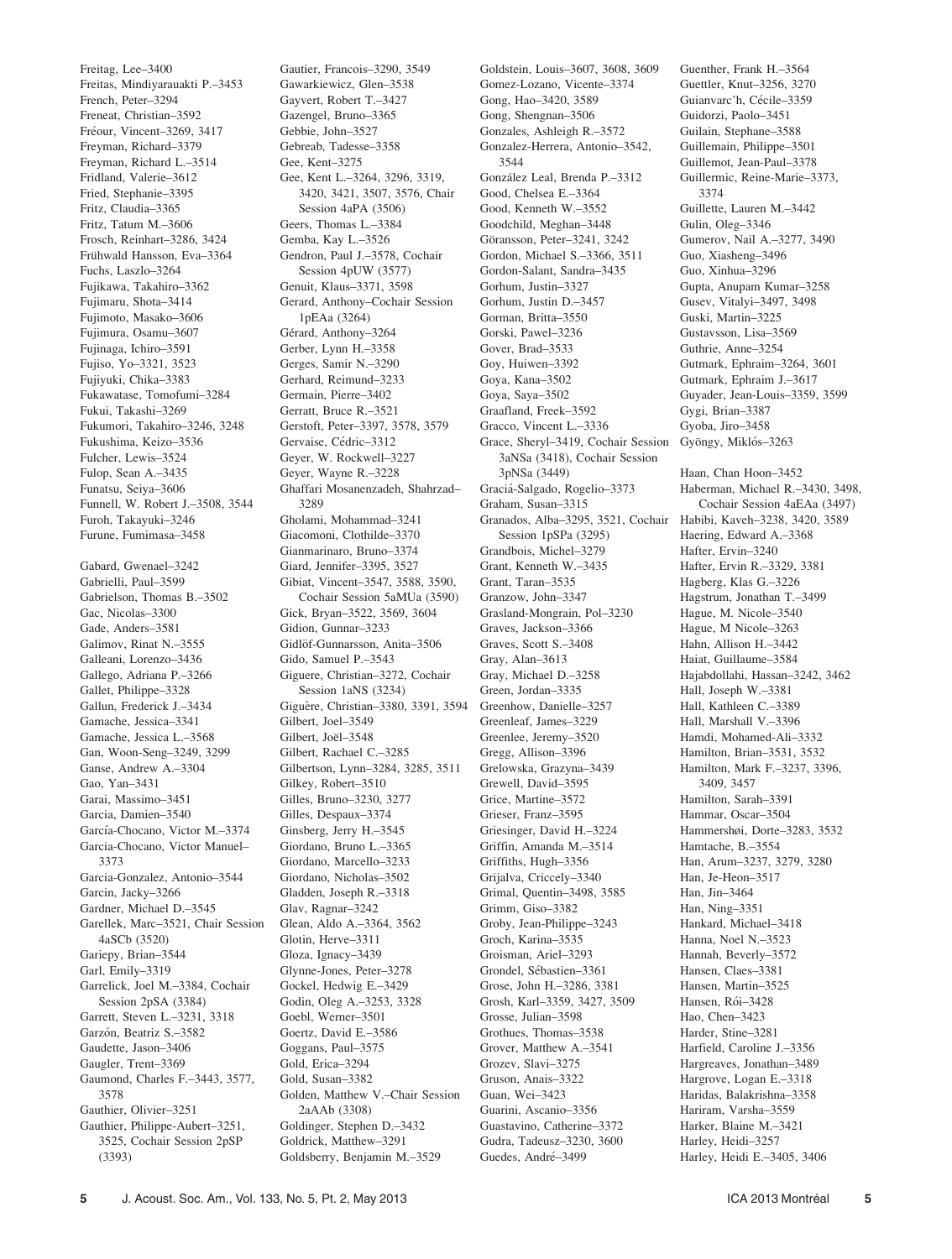Harnsberger, James–3521, Cochair Session 1aSCa (3243), Cochair Session 1pSCc (3294) Harper, Jonathan D.–3279, 3411 Harrison, Philip–3294 Harrison, Reginald Harrison–3550 Hart, David M.–3576 Harte, James–3429 Hartmann, Jean-Rémi-3266 Hartmann, William M.–3512 Hashimoto, Masami–3515 Hata, Masaki–3540 Hatanaka, Shin-ichi–3596 Hatcher, Matthew G.–3227 Hathaway, Andrew–3551 Hatoh, Tadasu–3597 Hawker, Nicholas–3355, 3356 Hawkins, Timothy–3327 Hawley, Monica–3382 Haworth, Kevin J.–3263, Chair Session 3pBA (3445) Hay, Alex E.–3227 Hay, Todd–3396, 3409 Hayakawa, Makoto–3246 Hayakawa, Tomohiro–3522 Hayashi, Neisei–3438 Hayashida, Kohei–3297, 3301, 3302 Hayek, Sabih I.–3516, Cochair Session 4aSA (3516) Haywood, Nicholas–3286 Haywood, Nicholas R.–3381 Hazan, Valerie–3386, 3390 He, Xiao–3455 He, Yuan–3382 Healy, Eric W.–3379, 3380 Heaney, Kevin D.–3346, 3400, 3444 Heard, Garry–3399 Heard, Garry J.–3399 Heaton, John L.–3537 Heberle, Amanda–3405 Heberle, Amanda L.–3405 Hébert, Christian–3289 Hedberg, Claes M.–3555 Heeren, Wiebke–3598 Heffner, Christopher C.–3611 Heinrich, Antje–3428 Heinz, Michael G.–3425, 3558, Cochair Session 4pPP (3558) Heise, Heather D.–3244 Heitmann, Kristof–3396 Helble, Tyler A.–3354 Helfer, Karen S.–3378 Helfield, Brandon–3586 Hélie, Thomas-3269, 3417 Helou, Leah–3618 Helt, Patrick V.–3404 Henderson, Laurel J.–3494 Henderson, Wesley–3575 Hendricks, Daniel R.–3385 Henin, Simon–3424, 3425 Henry, Kenneth S.–3425, 3558 Henyey, Frank S.–3345 Heo, Inseok–3284, 3285, 3511 Heo, Yong-Ho–3265 Heo, Yong Hwa–3462 Hermand, Jean-Pierre–3229, 3304, 3538 Hernandez, Rafael–3557 Hernandez, Sonia–3409 Hernanez, Lyndon–3587 Herre, Jürgen-3287, 3366

Herring Jensen, Mads Jakob–3236, 3359 Hervé, Lissek–3322 Herwin, Paul–3226 Hesselmann, Christina–3618 Hessler, George–3418 Heymann, Douglas–3265 Hézard, Thomas-3417 Hibinaga, Mototaka–3562 Hietkamp, Renskje K.–3379 Hiipakka, Marko–3283, 3542 Hiki, Shizuo–3610 Hilge, Catja–3350 Hilkhuysen, Gaston–3390, Cochair Session 3aSCb (3434) Hill, Martyn–3278 Hillenbrand, James M.–3427 Hillman, Robert E.–3601, 3602 Hillock-Dunn, Andrea–3338 Hinders, Mark–3536 Hines, Paul C.–3311, 3405 Hirahara, Tatsuya–3459, 3510 Hirata, Fuminari–3515 Hiryu, Shizuko–3258, 3414 Hládek, Ľuboš–3287 Hladky-Hennion, Anne-Christine– 3361 Ho, Geoffrey–3272 Ho, Jen-Hsuan–3600 Ho, Julio C.–3602 Hoang, Minh Tan–3289 Hobbs, Chris–3369 Hobbs, Richard–3313 Hobbs, Richard W.–3313 Hodgdon, Kathleen K.–3368, 3369 Hodgkiss, William S.–3397 Hodgson, Murray–3226, 3451, 3503, 3504, Chair Session 3pNSb (3450) Hoekje, Peter L.–3549 Hoeschele, Marisa–3442 Hofbauer, Markus–3366 Hoffmann, Pablo–3283, Cochair Session 1pPPa (3280), Cochair Session 2aPPa (3329), Cochair Session 4pEAa (3542) Hofmann, Alex–3501 Hoglund, Evelyn M.–3285, 3391 Hohmann, Volker–3560 Holbach, Gerd–3553 Holbrook, Andrew–3590 Holbrook, W. Steven–3313 Holfoth, David–3353 Holland, Charles W.–3252, 3253, 3575, 3614, Cochair Session 1aUW (3251), Cochair Session 1pUW (3303) Holland, Christy K.–3263 Holmes, Stewart–3524 Holt, Marla M.–3536 Holt, R. Glynn–3355 Holtz, Michael D.–3368 Homentcovschi, Dorel–3316 Homma, Shunichi–3409 Honda, Kiyoshi–3607 Hong, Jonathan–3401, 3402 Hong, Seung-Wan–3250 Hongbin, He–3456 Hongo, Satoshi–3343 Honma, Chiemi–3596

Hood, Linda J.–3376 Hoover, K. Anthony–3306, Cochair Session 2aAAa (3306), Cochair Session 2pAAa (3347) Horan, Daniel M.–3225 Hori, Hiroshi–3297 Horiuchi, Toshiharu–3362 Hornikx, Maarten–3532 Horonjeff, Richard–3369 Horoshenkov, Kirill–3243 Horsley, David A.–3499 Hosny, Neveen A.–3262 Hosoi, Hiroshi–3293, 3383 Hossain, Shaikat–3337 Hossam Eldien, Hany–3348 Hotchkin, Cara F.–3536 Hotehama, Takuya–3383 Hots, Jan–3239 Houde, John F.–3427, 3564 Houde, Robert A.–3427 Houot, Hélène–3592 Houtas, Franzeska F.–3368 Howard, David–3417 Howard, Matthew A.–3520 Howe, Bruce M.–3444 Howson, Phil–3609 Hribar, Joseph F.–3285 Hsi, Ryan S.–3279, 3411 Hsieh, Fang-Ying–3607 Hsu, Chaur-Jian–3456 Hsu, Wei Chen–3341, 3342 Hu, Hengshan–3423, 3456 Hu, Jiong–3285 Hu, Lin–3533 Huang, Chih-Fang–3590 Huang, Hsu-Kang–3523 Huang, Kun Peng–3293 Huang, Lixi–3518 Huang, Yuexi–3408 Hubbard, Daniel J.–3337 Huckvale, Mark–3390 Hudde, Herbert–3427 Huff, Dennis–3325 Hughes, Derke–3258, 3259 Hughes, Derke R.–3556 Hughes, Vincent–3294 Hulteen, Scott–3534 Hume, Elizabeth–3389 Humes, Larry E.–3335 Hummersone, Christopher–3426 Hunter, Eric J.–3339 Hupe, Jane–3324 Hüppe, Andreas–3618 Hurich, Charles–3313 Hursky, Paul–3615, Cochair Session 5aUW (3613) Hutchins, David–3300 Huttunen, Tomi–3230, 3423, 3515, 3561 Hwang, Gunn–3268 Hwang, Joo Ha–3315 Hynynen, Kullervo–3262, 3408 Hyodo, Hiroaki–3557

Iakovlev, Serguei–3517 Ibarra-Zarate, David I.–3454 Ichchou, Mohamed–3288 Idemaru, Kaori–3340 Idier, Jérôme–3299 Ih, Jeong-Guon–3250, 3265, 3437 Iida, Kazuhiro–3516

Ikeda, Kenji–3522 Ikeda, Masahiro–3402 Ikeda, Yusuke–3402 Ikefuji, Daisuke–3299, 3302, 3303, 3394, 3452 Ikenoue, Takumi–3557 Ilaria, Pittaluga–3554 Ilinskii, Yurii A.–3237, 3396, 3409 Imaizumi, Tomohito–3538 Imani Jajarmi, Ramin–3280 Inoue, Kenta–3260 Inoue, Manabu–3232, 3557 Inoue, Naohisa–3532 Inserra, Claude–3277 Inui, Yoshitaka–3557 Ipek, Canan–3573 Iradji, Sara–3539 Irino, Toshio–3284, 3293, 3610, 3616 Isakson, Marcia J.–3303, 3304, 3529, Cochair Session 3eED (3466) Ise, Shiro–3402, 3403 Ishihara, Shunichi–3572 Ishii, Yohji–3516 Iskarous, Khalil–3291, 3609 Ito, Daisuke–3609 Ito, Masanori–3538 Ito, Nobutaka–3591 Ito, Takayuki–3336, 3520 Ito, Youichi–3499 Itoh, Kazunori–3515 Ivanov, Nikolay I.–3452 Ivansson, Sven M.–3398 Iverson, Paul–3333, 3605 Iwamiya, Shin-ichiro–3415 Iwasaki, Takuya–3320, 3321 Iwasaki, Toru–3302 Iwaya, Yukio–3299, 3343, 3454 Iyer, Nandini–3285, 3383, 3435, 3510, 3513 Jackson, Darrell–3251 Jackson, Edward–3411 Jackson, Iain R.–3523 Jackson, Philip–3344, 3349 Jackson, Philip J.–3344 Jackson, Scott R.–3607 Jacob, Xavier–3547 Jacobs, Laurence J.–3326 Jacobsen, Finn–3223, 3224, 3295, 3298, 3344, 3521 Jafari Sojahrood, Amin–3586 Jaffe, Jules S.–3537 Jahani, Kambiz–3242, 3462 Jahedmotlagh, Zahra–3584 James, Michael–3275 James, Michael M.–3420, 3421, 3576 Jannedy, Stefanie–3342 Jansson, Johan–3416 Jaouen, Luc–3288 Jaramillo, Ana M.–3552 Jarchow, James L.–3509 Järvenpää, Seppo-3515 Jasa, Tomislav–3575 Jean-Louis, Izbicki–3374 Jeng, Fuh-Cherng–3285 Jenner, K. Curt S.–3495 Jensen, Carl R.–3263 Jensen, Kenneth K.–3606

Honzík, Petr-3360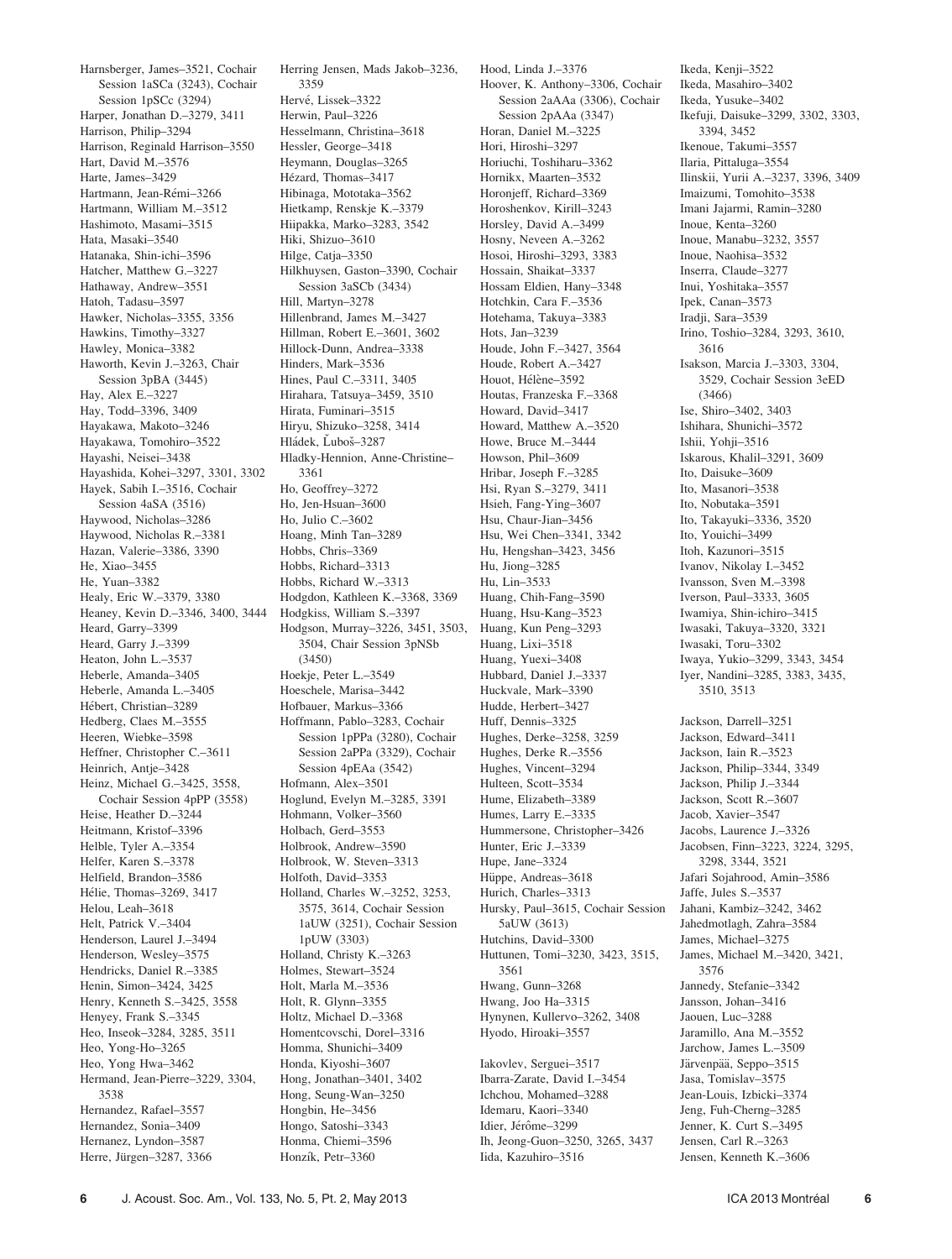Jensen, Niels S.–3379 Jeong, Cheol-Ho–3223 Jeong, Cheol Ho–3224 Jepsen, Morten L.–3425 Jerram, Kevin–3357, 3537 Jesteadt, Walt–3284 Jette, Marie E.–3617 Ji, An–3571 Ji, Chenzhen–3265 Ji, Liang–3589 Ji, Zhenlin–3554 Jiang, Jack J.–3602 Jiang, Weikang–3296, 3517 Jiang, Yong Min–3526, Cochair Session 4aUWa (3526) Jianqiang, Han–3423 Jianwen, Shen–3463 Jiao, Qijing–3351 Jin, Su-Hyun–3424, 3571 Jing, Jiangming–3518 Jing, Yun–3230, 3491, 3506, Chair Session 1aBA (3229), Cochair Session 3aSA (3430), Cochair Session 3pSAa (3460) Jingwei, Yin–3463 Jivani, Shirin J.–3247 Johnsen, Canutte–3570 Johnson, Allison A.–3603 Johnson, Craig–3538 Johnson, Elizabeth K.–3335, 3337 Johnson, Michael T.–3342, 3571 Johnson, Shawn–3252 Johnson, Steven–3229 Johnson, William R.–3385 Joly, Daniel–3592 Joly, Nicolas–3360 Jones, Heath–3330 Jones, Jeffery A.–3519 Jones, Philip–3356 Jones, Ryan–3262 Jones, Thomas P.–3368 Jørgensen, Søren–3391 Joseph, John E.–3395 Joshi, Sumedh M.–3529 Joshi, Suyash N.–3284 Juan, Martínez-Pastor-3374 Judge, John A.–3364, 3562 Julia, Jordi–3576 Jun, Sun-Ah–3573 Junger, Sebastian–3384 Jurkiewicz, Yann–3256 Kaburagi, Tokihiko–3269, 3416 Kaczkowski, Peter–3315 Kaczkowski, Peter J.–3411

Kaddatz, Sarah–3319 Kaduchak, Gregory–3278 Kagomiya, Takayuki–3383, 3523 Kahle, Eckhard–3256 Kaipio, Jari–3230 Kaipio, Jari P.–3423 Kajikawa, Yoshinobu–3267, 3317 Kakino, Naoto–3246 Kakita, Kuniko–3610 Kaliski, Kenneth–3418, Chair Session 2aNSa (3322) Kalkan-Savoy, Ayse–3358 Kallioinen, Petter–3569 Kalluri, Sridhar–3381, 3560 Kaltenbacher, Manfred–3618 Kamakura, Tomoo–3556

Kamdar, Sangeeta–3424 Kamekawa, Toru–3348, 3414 Kamitabira, Hiroyuki–3246 Kan, Alan–3330 Kandel, Jessica–3409 Kanemitsu, Syogo–3246 Kanev, Nikolay–3404 Kang, Dong-Soo–3250 Kang, Jian–3553 Kapralos, Bill–3458 Karabasov, Sergey A.–3420 Karabulut, Seda–3226 Karasalo, Ilkka–3398 Karasinski, Patrick–3584 Karavitaki, K. Domenica–3509 Karger, Marius–3599 Karkoub, Mansour–3517 Kärkkäinen, Asta-3515 Kärkkäinen, Leo-3515 Karshafian, Raffi–3586, Cochair Session 3aBAa (3408) Karzova, Maria–3587 Kaspar, Jan–3453 Kasuya, Marino–3611 Kasyanov, Dmitry–3507 Kataoka, Kazunori–3495 Kates, James–3388, 3560 Kates, James M.–3382 Kato, Hiroaki–3415, 3611 Kato, Masaharu–3247 Kato, Tohru–3597 Kato, Tsuneo–3362 Kato, Yukako–3358 Katoh, Maya–3454 Kattner, Florian–3523 Katz, Brian F.–3530 Katz, Richard A.–3258, 3556 Kausel, Wilfred–3549 Kausel, Wilfried–3501, 3550, Cochair Session 4pMU (3548) Kavanagh, Colleen–3294 Kawahara, Hideki–3284, 3610 Kawahara, Kazuhiko–3415 Kawakami, Hiroshi–3366 Kawasaki, Hiroto–3520 Kayama, Mizue–3515 Kazemirad, Siavash–3617 Kazuo, Ueda–3392 Keidser, Gitte–3379 Keilman, George W.–3408 Keiper, Ron W.–3235 Keith, William–3258 Kellermann, Walter–3254 Kelley, R. Morgan–3419 Kemp, Jonathan–3550 Kemp, Jonathan A.–3500 Kendall, Tyler–3612 Kendrick, Paul–3523 Kennedy, Daniel–3279 Kennedy, Rodney A.–3281 Kentaro, Nakamura–3358 Keppler, Hannah–3274 Kergomard, Jean–3501 Kersaudy, Pierric–3365 Keshavarz-Motamed, Zahra–3541 Kessissoglou, Nicole–3385, 3451 Ketterling, Jeffrey A.–3539 Khamchane, Abdelkader–3554 Khan, Amir–3243 Khan, Sameer ud Dowla–3390

Kamal, Brishna–3426

Khazimullin, Maksim V.–3277 Kheirabadi, Ali–3290 Khelfaoui, Youcef–3554 Khelladi, Hassina–3555 Khokhlova, Tatiana D.–3315 Khokhlova, Vera–3507, 3587 Khokhlova, Vera A.–3315, 3316 Khosla, Sid M.–3601, 3617 Kidani, Shunsuke–3283 Kidd, Gerald–3511 Kidd, Gerald, Jr.–3380 Kiefte, Michael–3337, 3609, Chair Session 5aSCb (3603) Kikuchi, Mitsuru–3606 Kim, Dae-Ro–3540 Kim, Huikwan–3419 Kim, Hyun-Sil–3554 Kim, Hyun-wook–3300 Kim, Jae-Seung–3554 Kim, Janet–3510 Kim, Jichul–3509 Kim, Jin-Yeon–3326 Kim, Jonghoon–3588 Kim, Juho–3541 Kim, Midam–3433, 3574 Kim, Minyoung–3433 Kim, Mi-Ryoung–3570 Kim, Namkeun–3508 Kim, Noori–3360 Kim, Sang-Ryeol–3437 Kim, Sea-Moon–3578 Kim, SeoungHun–3362 Kim, Sungman–3237 Kim, Sungyoung–3344, 3402, Cochair Session 3aAAa (3401), Cochair Session 3pAAa (3439) Kim, Sunyoung–3581 Kim, Yang-Hann–3250, 3344 Kim, Yang Hann–Cochair Session 1aSP (3249), Cochair Session 2aSP (3343) Kim, Yong Hee–3378 Kim, Yong-Jae–Cochair Session 1aPAb (3238), Cochair Session 1pPAa (3277) Kim, Yong-Joe–3237, 3279, 3280, 3517 Kim, YoungTae–3362 Kim, Youngwook–3435 Kimura, Toshiyuki–3393 Kin, Maurycy J.–3361 King, Richard–3308 King, Richard L.–3366, Cochair Session 2pMU (3365) Kingyon, Jonathan R.–3520 Kinigsberg, Ezequiel–3293 Kinoshita, Masataka–3414 Kinoshita, Yuki–3258 Kirchberger, Martin–3366 Kiryu, Shogo–3415 Kitahara, Mafuyu–3566 Kitaoka, Norihide–3245 Klaas, Timo–3450 Klaerner, Matthias–3412 Klaeschen, Dirk–3313 Klaseboer, Evert–3409 Klein, Achim–3275 Klein, Denise–3336 Klein, Johannes–3225 Kleinschmidt, Klaus–3385 Klinck, Holger–3310

Klintfors, Eeva–3569 Klock, John–3229 Klockgether, Stefan–3224 Kloepper, Laura–3406 KnicKrehm, Glenn–3581 Kniesburges, Stefan–3618 Kniest, Hendrik–3495 Knobles, David–3305 Knobles, David P.–3252 Knüttel, Tobias-3253 Ko, Doyuen–3401, 3402 Ko, Myungkwon–3396 Kobayashi, Daisuke–3596 Kobayashi, Kazuto–3260 Kobayashi, Maori–3403 Kobayashi, Mayuko–3610 Kobayashi, Taizo–3320, 3321 Kobayasi, Kohta I.–3536 Koch, Kelly-Jo–3559 Koch, Robert A.–3252 Koch, Robert M.–3258, 3556, Cochair Session 3pSAb (3461), Cochair Session 4aSA (3516) Kochetov, Alexei–3608, 3609, 3612 Koenig, Carrie–3369 Koh, Hyo-In–3452 Köhler, Simon-3543, 3544 Kokhuis, Tom–3586 Kolarik, Andrew J.–3287 Kolinsky, Régine–3512 Kolios, Michael–3539 Kolios, Michael C.–3260, 3261, 3539, 3542, 3586 Kollmeier, Birger–3382, 3597 Komatsu, Hajime–3301 Komatsu, Tatsuya–3301, 3454 Komoda, Motoyoshi–3412 Kondo, Kazuhiro–3361 Kondo, Kazunobu–3301 Koo, Chiwan–3237 Kopčo, Norbert-3287 Koponen, Janne–3230 Korany, Noha–3245 Korman, Murray S.–3506, Chair Session 4pPAa (3555) Kortlang, Steffen–3560 Kosaka, Tetsuo–3247 Kosheleva, Alexandra V.–3439 Kost, Karen–3617, 3618 Koster, Evert–3233 Kostikov, Victor–3332 Koudela, Kevin L.–3545 Kozaczka, Eugeniusz–3439 Kozaczka, Sławomir–3439 Kozick, Richard–3263 Kraft, Barbara J.–3304 Kraft, Shelly–3518 Krahforst, Cecilia S.–3228 Kramer, Eric R.–3245 Krause, Jean–3391 Krebs, Vicki L.–3610 Krecker, Peg–3369 Kreider, Wayne–3296, 3315 Kreiman, Jody–3521 Kreiman, Jody E.–3521 Kressner, Abigail A.–3300 Krieger, Dena–3337 Krijnen, Gijs–3316 Krijnen, Gijs J.–3317 Kristiansen, Tina-Henriette–3364 Krit, Timofey–3332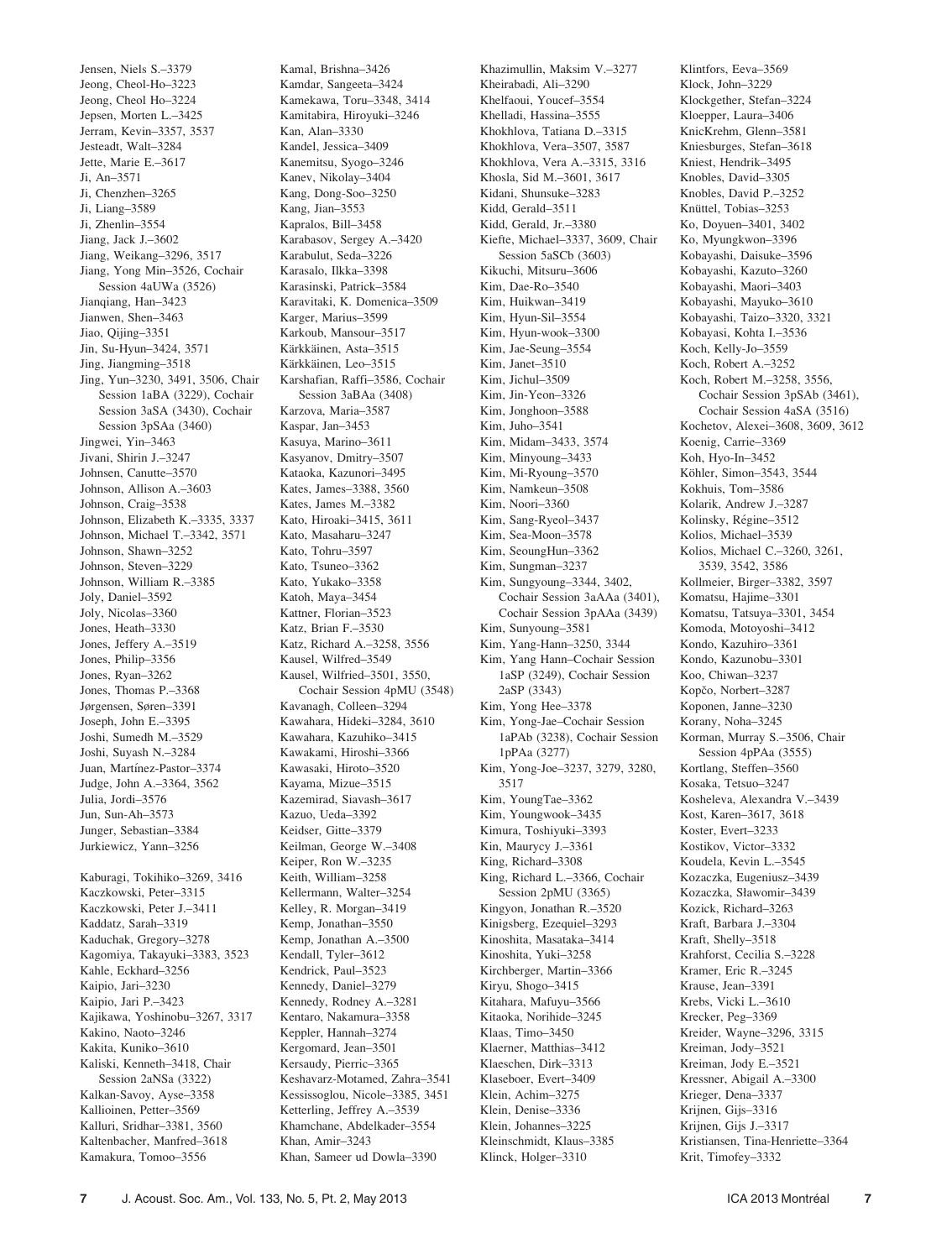Krivokapic, Jelena–3565 Kroeker, John–3300 Krolik, Jeffrey–3525 Kroll, Lothar–3412 Kronen, Caleb–3388 Krueger, David W.–3421 Kruger, Marco Antonio v.–3585 Krugliak, Alexandra–3429 Kryuchkova, Tatiana–3605 Ku, Emery M.–3437 Kubo, Rieko–3339 Kuhr, Christian S.–3408 Kuimova, Marina–3262 Kulpe, Jason A.–3538 Kuniyoshi, Isabel C.–3276 Kuo, Grace–3573 Kuperman, W. A.–3526 Kuperman, William A.–3504 Kuroda, Chiaki–3596 Kuroda, Jun–3412 Kurosawa, Junko–3383 Kuslyva, Alina–3412 Kuster, Martin–3412, 3544 Kuwano, Sonoko–3597, Chair Session 2aID (3306), Cochair Session 5aPP (3597), Cochair Session 5pPP (3615) Kwan, James J.–3315 Kyon, Doo-Heon–3367 Labelle, Pauline–3277

Lacefield, James C.–3263, 3540, Chair Session 5aBAa (3584) Lacerda, Francisco–3244 Lafon, Cyril–3230 Laforest, Marty–3571 Lagacé, Josée-3391 Lagrée, Pierre-Yves-3320 Laguerre, Laurent–3446 Lähivaara, Timo-3423 Lai, Joseph C. S.–3462 Laitinen, Mikko-Ville–3343 Lam, Yiu W.–3489 Lamas, João-3287 Lametti, Daniel R.–3519 Lammerink, Theo S.–3317 Lammert, Adam–3248, 3608, 3611 Lamontagne, Jeffrey–3604 Landry, Simon P.–3378 Langer, Matthew–3497 Langer, Sabine–3446 Langers, Dave R.–3376 Langkilde, Tracy L.–3535 Langley, Robin S.–3562 Lapointe, Robby–3525 Laprie, Yves–3248 Laroche, Chantal–3272, 3380 Larsen, Martin–3281 Larson, Charles–3339, 3520 Larson, Charles R.–Cochair Session 4aSCa (3518), Cochair Session 4pSCa (3563) Lasaygues, Philippe–3328 Latour, Jean-François-3225, 3534 Lau, Bonnie K.–3286 Lau, Siu-Kit–3552 Laugesen, Søren–3281, 3379 Laugier, Pascal–3498, 3540, 3584, 3585 Lautenbach, Margriet–3348 Lauterbach, Christian–3614

Laval, Xavier–3417 Lavery, Andone–3227 Lavery, Andone C.–3228, Cochair Session 1aAO (3227) Laville, Frédéric-3235, 3236, 3274 Law, Franzo–3603 Layman, Christopher N.–3460 Leadbetter, Jeff–3268 Leadbetter, Jeffrey–3268 Leader, James–3351, 3517 Leamy, Michael J.–3538 Le Bas, Pierre-Yves–3497, 3562 Le Bot, Olivier–3312 Leclaire, Philippe–3242, 3288 Le Cocq, Cécile–3235, 3274 Le Coz, Jerome–3227 Le Dantec, Christophe C.–3287 Lee, Adrian KC–3380 Lee, GunWoo–3362 Lee, Hyoungill–3596 Lee, Junghoon–3567 Lee, Jungmee–3428, Cochair Session 2pPPa (3375) Lee, Jung-Min–3250 Lee, Justin–3539 Lee, Keunhwa–3304, 3397 Lee, Kevin M.–3357 Lee, Kyogu–3347 Lee, Nam-suk–3300 Lee, Seong-Hyun–3554 Lee, Sungbok–3337 Lee, Sung Q–3268 Lee, Tyler–3300 Lee, Yoonjeong–3569 Lefebvre, Alain–3588 Lefford, Nyssim–3591 Le Floc'h, Simon–3541 Le Gall, Yann–3527 Léger, Agnès C.–3558 Léger, Lucie-3503 Le Goff, Nicolas–3513 Le Gonidec, Marie-Barbara–3590 Legros, Claude–3521 Lei, Yizhong–3503 Leibold, Lori–3338 Leibold, Lori J.–3378 Leighton, Tim–3314, 3356 Leishman, Timothy W.–3351 Leman, Marc–3270 Lembke, Sven-Amin–3449 Lemon-Wong, Sharon–3539 Lentz, Jennifer–3382 Lenz, Peter–3426 Lenz, Peter W.–3389 Lenz, Richard L.–3309 Leonard, Brett–3308, 3366 Leonard, Theresa–3591 Leonessa, Alexander–3258 Leong-Poi, Howard–3408 Lerch, Reinhard–3618 Lerouge, Sophie–3540 Leroy, Valentin–3374 Lescal, Damien–3273 Leslie, Tom–3263 L'Espérance, André-3266 L'Esperance, Marie-Josee–3603 Leung, Ben–3586 Leung, Caterina Y.–3392 Leung, Lindsay–3572 Lévêque, Nicolas-3533 Levins, Jennifer–3492

Levionnois, Julie–3380 Levitt, Harry–3239 Lewis, George–3497, 3587 Lewis, Sabrina–3497 Li, Changwen–3456 Li, Chunxiao–3518 Li, Fenghua–3345 Li, Francis F.–3523 Li, Fucai–3412 Li, Hongguang–3412 Li, Jerry–3551 Li, Jiashu–3245 Li, Junfeng–3515, 3525 Li, Lingzhi–3335 Li, Ming-Hong–3611 Li, Qian–3496 Li, Tianhao–3245 Li, Tong–3315 Li, Weichang–Cochair Session 3aPA (3422), Cochair Session 3pPAa (3455) Li, Weifeng–3563 Li, Wen L.–3562 Li, Xing–3380 Li, Yanfang–3596 Li, Yizeng–3427 Li, Zhe–3618 Liang, Bin–3431 Liberman, Mark–3608 Libov, Dmytriy–3517 Lichtenhan, Jeffery–3419 Lin, Frank G.–3353 Lin, Kuang-Yi–3427 Lin, Tao–3574 Lin, Weijun–3422 Lin, Ying-Tsong–3346, 3538 Lina, Jean-Marc–3274 Linck, Jared A -3291 Lind, Amanda B.–3370 Linde, Bogumil B.–3328 Lindh, Jonas–3569 Linnett, Laurie–3456 Lins, Jessica–3365 Lipkens, Bart–3237, 3279 Lippert, Stephan–3396 Lippert, Tristan–3396 Lisot, Aline–3593 Lissek, Hervé-3266, 3348 Lissek, Herve–3267 Litovsky, Ruth Y.–3330 Littrell, Robert–3359 Liu, Chang–3285, 3335, 3520, 3573, 3606 Liu, Donghong–3595 Liu, Hanjun–3563 Liu, Jianjun–3345 Liu, Jiaxi–3234 Liu, Jingfei–3437, 3498 Liu, Robert C.–3353 Liu, Xiaogang–3461 Liu, Xiaojun–3602 Liu, Xien–3423, 3545 Liu, Yangfan–3580 Liu, Yi-Wen–3427, 3523, 3590 Liu, Yu–3330 Liu, Zhongzheng–3237, 3279, 3280 Liu, Ziyue–3411 Livingstone, Steven R.–3591, Cochair Session 5aMUb (3591) Livshits, Anatoly–3404 Liz-Marzan, Luis–3356

LLopis-Pontiveros, Rafael–3374 Loeb, Keith R.–3408 Lofqvist, Anders–Cochair Session 4aSCa (3518), Cochair Session 4pSCa (3563) Logie, Shona–3500 Lohrmann, Martin–3323 Lohse, Detlef–3586 Lokki, Tapio–3254, 3489 Lomibao, Janice–3604 Long, Glenis–3376, 3377, 3424, 3425 Long, Glenis R.–3389, 3425 Longxiang, Guo–3463 Lonsbury-Martin, Brenda L.–3377 Lopes, Nicolas–3269 Lopez, Jose J.–3491, 3614 Lopez-Poveda, Enrique A.–3379, 3559 Lorang, Xavier–3461 Lorenzi, Christian–3558 Loriot, Domitille–3584 Losch, Barbara–3406 Lotze, Netaya–3246 Loubeau, Alexandra–3369, Cochair Session 2pNSa (3368) Loucks, Torrey M.–3518 Loughlin, Patrick J.–Cochair Session 3aSP (3435) Lovalvo, Dave–3357 LoVerde, John–3441, 3593 Lowerison, Matthew R.–3263 Lu, Huancai–3518 Lu, Jia–3464 Lu, Li Hsuan–3611 Lu, Wei–3315 Lu, Yang–3310 Luan, Ying–3586 Lubman, David–3439 Lucas, Carmen E.–3399 Lucero, Jorge C.–3522 Luczkovich, Joseph J.–3228 Luizard, Paul–3530 Lunner, Thomas–3382 Luo, Xiaoyu–3417 Luo, Yuancheng–3281 Luostari, Teemu–3561 Luque, Jenna–3574 Lurton, Xavier–3537 Lutfi, Robert–3284, 3285, 3511 Lygon, David A.–3326 Lyka, Erasmia–3263 Lynch, James–3538, Cochair Session 4pAO (3537) Lyon, Richard H.–3350 Lyon-Caen, Igor–3256 Lyons, Anthony–3252 Lyons, Anthony P.–3303 Ma, Guancong–3431 Ma, Hui–3506 Ma, Li–3304 Mabuza, Raymond B.–3447, 3498 Macaulay, Eric J.–3512 MacAuslan, Joel–3391 MacDonald, Ewen–3427 MacDonald, Ewen N.–3519 MacDonald, Ian C.–3540 MacDonald, Mark–3265 MacGillivray, Alexander O.–3398 MacGillivray, Leonard R.–3595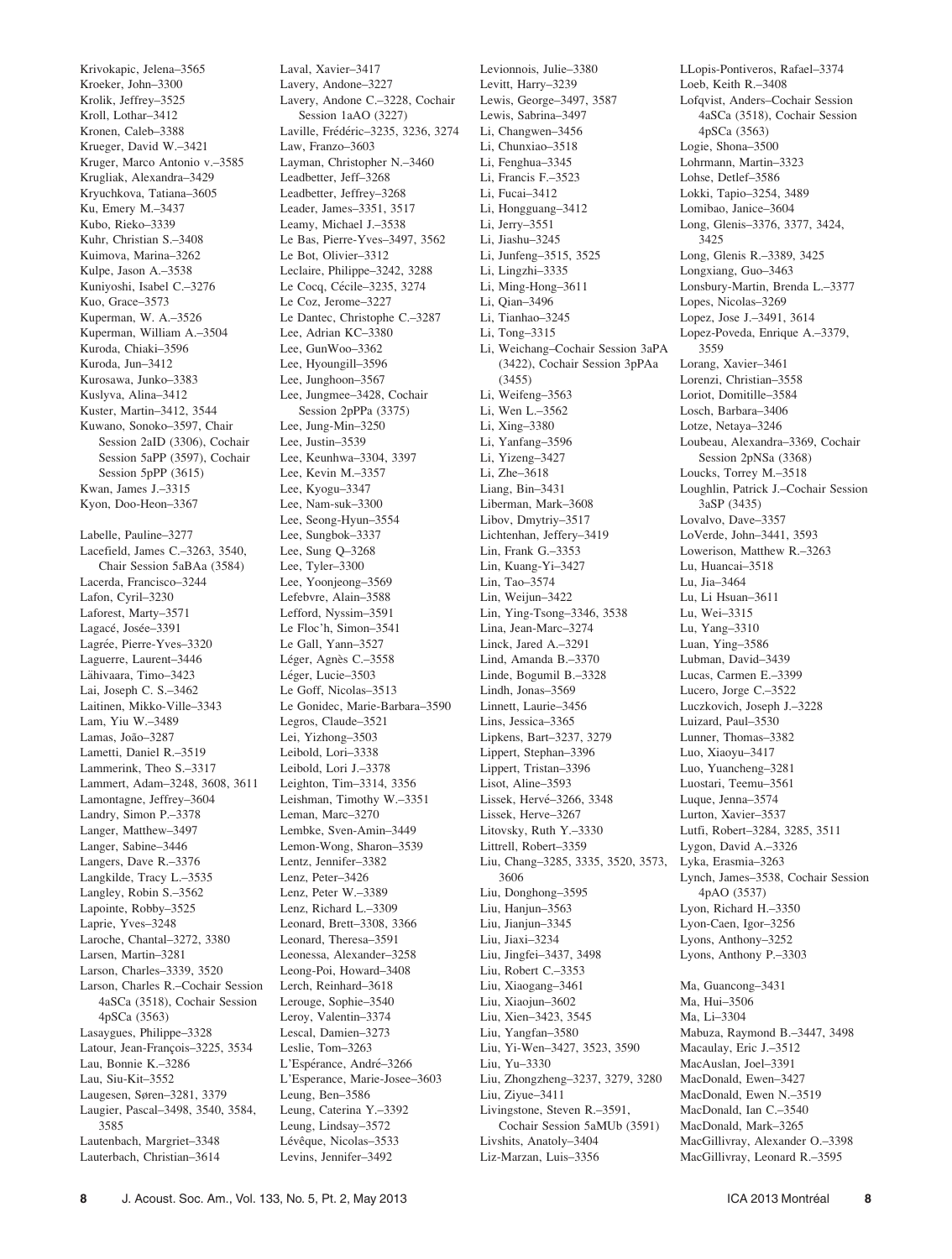Machado, Christiano–3541 Machado, Christiano B.–3585 Machi, Junji–3540 Machin, Jorge–3224 Mackie, Kaitlin–3605 MacLeod, Bethany–3340 MacPherson, Alexandra–3379 Macpherson, Ewan–3510 Macpherson, Ewan A.–3459 Maddieson, Ian–3566 Maddox, W. Todd–3284 Madsen, Sara M.–3283 Maeda, Kazuaki–3267 Maeda, Kumi–3363 Maestre, Esteban–3271 Maftoon, Nima–3544 Maggi, Luis E.–3585 Magliula, Elizabeth A.–3331 Magloughlin, Lyra–3433 Magloughlin, Lyra V.–3337 Mahjoub, Ghazi–3536 Majdak, Piotr–3282 Majdouline, Younes–3540 Makaryan, Vladimir G.–3555 Makaryan, Vlavimir–3328 Maksimov, Alexey–3399, 3586 Malgrange, Marina–3583 Maling, George C.–3350 Malinovsky, Vladimir–3460 Mamo, Sara K.–3286 Mamou, Jonathan–3260, 3539, 3540 Mamou-Mani, Adrien–3362, 3561 Manasseh, Richard–3496, Cochair Session 4aBA (3495) Mancuso, Antonio–3516 Manela, Avshalom–3518 Mann, David–3257 Männel, Manuel–3323 Manocha, Dinesh–3490, 3614 Manson, Maria Josefina–3582 Mansour, Hossein–3270 Manuelpillai, Ursula–3496 Mao, Junwen–3559 Marandet, Christian–3526 Marburg, Steffen–3385, 3412 Marchiano, Régis-3238 Margaretic, Pablo–3323 Mari, Jean-Martial–3230 Markham, Benjamin–3581 Markley, Douglas C.–3267 Markovic, Milos–3532 Marmaroli, Patrick–3322 Marquis-Favre, Catherine–3275 Mars, Jérôme I.–3312, 3444 Marschall, Márton-3250, 3427 Marshall, Lynne–3234 Marshallsay, Patrick G.–3420 Marston, Philip L.–3237, 3295, 3436, 3528, 3537 Marston, Timothy M.–3295, 3528 Martelloni, Andrea–3516 Martens, William L.–3307, 3402, 3459, Cochair Session 3pPP (3458) Martin, Amanda K.–3407 Martin, Andrew–3341 Martin, Brett A.–3389, 3429 Martin, Bruce–3399, 3443, 3494, Chair Session 4aAB (3494) Martin, Glen K.–3377 Martin, Ovdalio P.–3290

Martin, Sean–3565 Martin, Theodore P.–3460 Martin, Vincent–3576 Martine, Rousseau–3374 Martinez, Rudolph–3385 Marui, Atsushi–3348, 3414 Marvel, Mandy H.–3541 Masaki, Shinobu–3607 Masapollo, Matthew–3334 Masi, Louis–3237, 3279 Masiero, Bruno–3329 Mason, Christine R.–3380, 3511 Mason, Russell–3367, 3426 Massicotte-Laforge, Sarah–3570 Masson, Patrice–3264, 3546 Mast, T. Douglas–3263, 3358 Masud, Salwa–3347, 3353 Masunaga, Shohei–3299 Mata, Kayla–3405 Mathevon, Nicolas–3257, 3354 Mathew, Justin–3234 Mathews, David–3517 Mathiowetz, Sebastian–3600 Matlack, Kathryn H.–3326 Matsui, Tadashi–3303 Matsui, Tomoko–3454 Matsui, Toshie–3293, 3383, 3426, 3616 Matsumoto, Hideyuki–3596 Matsumoto, Yoichiro–3495 Matsunaga, Shoichi–3246 Matsuo, Ikuo–3442, 3538, Cochair Session 4pAO (3537) Matter, Michelle L.–3260, 3496 Matthew, Justin–3308 Matthews, Marie-Noël R.-3398 Matthieu, Aussal–3281 Mattos, Tiago–3504 Mattys, Sven–3387, Cochair Session 2pSCa (3386) Matula, Thomas–3587 Matula, Thomas J.–3261, 3318, Cochair Session 2aBA (3314), Cochair Session 2pBAa (3355) Matveev, Konstantin–3557 Mauermann, Manfred–3376, 3428 Mauny, Frédéric-3592 Mauro, Davide A.–3516 Maury, Cédric-3309 Maxit, Laurent–3599 Maxwell, Adam D.–3315 Mayer, Larry–3357 Mazuka, Reiko–3341 Mazur, Kuba–3274 McAdams, Stephen–3365, 3448, 3449, Cochair Session 3pMU (3448) McAteer, James A.–3315, 3411 McAuley, J. Devin–3570 McCarthy, Brian–3237 McCauley, Robert D.–3495 McCoy, Joh J.–3431 McDaniel, J. Gregory–Cochair Session 2aSA (3331) McDaniel, James G.–3331 McDannold, Nathan–3262 McDonough, Joyce–3571 McDonough, Joyce M.–3245 McFadden, Dennis–3381 McGough, Robert J.–3457 McGowan, Eric–3534

McGuire, Grant–3333 McGuire, Grant L.–3333 McInerny, Sally A.–3421 McInerny, Sally Anne–3275 McIntosh, Brittany E.–3442 McKeon, Peter–3446, 3447 McKinley, Richard L.–Chair Session 5aNSb (3593) McKinney, Martin–3382, 3560 McNeese, Andrew R.–3438, Cochair Session 3aUWa (3437), Cochair Session 3aUWb (3438) McPeek, Tyler–3521 McShefferty, David–3493 Meaud, Julien–3509 Mecklenbrauker, Christoph–3578 Meehan, Paul A.–3461 Mehraei, Golbarg–3353, 3559 Mehta, Daryush D.–3602 Mehta, Vineet–3373 Mei, Dongting–3518 Melancon, Andréane–3570 Mellert, Volker–3525 Mellinger, David K.–3310, 3311, Chair Session 2aAB (3310) Mellum, Catherine A.–3339 Melo, Carlos Alberto V.–3585 Melodelima, David–3410 Memoli, Gianluca–3356 Menard, Lucie–3334, 3564 Ménard, Lucie-3336, 3339 Mendonça, Catarina-3287 Meneses, Felipe–3320 Menezes, Caroline–3604 Menon, Ravi–3579 Merazka, Fatiha–3394 Mercado, Eduardo–3405, 3442, Cochair Session 3aAB (3405), Cochair Session 3pAB (3442) Mercer, Jim A.–3346 Merchant, Nathan D.–3494 Merchel, Sebastian–3255, 3256 Mercier-Finidori, Michaël-3599 Meredith, David–3276 Merlis, Joshua H-3317 Merthayasa, I G. Nyoman–3403 Merthayasa, I Gde Nyoman–3590 Merz, Sascha–3363 Messina, Francisco–3544 Metzler, Adam M.–3399 Meunier, Martin–3449 Meunier, Sabine–3239 Meurisse, Thibaut–3362 Meyer, Jens–Cochair Session 1pSPc (3298), Cochair Session 4aSP (3524) Meyer, Richard J.–3267 Meyers, Benjamin–3342 Mézil, Sylvain–3497 Meziri, Mahmoud–3541 Miao, Carol H.–3408 Michalopoulou, Zoi-Heleni–3436, 3574 Micheyl, Christophe–3366, 3383 Midorikawa, Yoichi–3246 Mielke, Jeff–3433, 3604 Migliori, Albert–Chair Session 4pPAb (3556) Migneron, Jean-Gabriel–3533 Migneron, Jean-Philippe–3533, Chair Session 4pAAb (3533)

Mihaescu, Mihai–3264, 3617 Mikami, Masato–3363, 3562 Miles, Ronald–3316 Miles, Ronald N.–3317 Miller, Amanda L.–3610, 3612 Miller, Andy–Cochair Session 4aAAc (3493) Miller, Chris W.–3395 Miller, James H.–3419, 3436, 3527 Miller, Jim–3395 Miller, Patrick–3552 Minabe, Yoshio–3606 Minamiya, Eriko–3269 Minaudo, Caterina–3335 Minematsu, Nobuaki–3607 Minonzio, Jean-Gabriel–3498, 3584, 3585 Miranda, Luis–3226, 3459 Miranda Jofre, Luis A.–3402 Miri, Amir K.–3601 Miron, Yannick–3279 Misdariis, Nicolas–3322 Mishra, Puja–3278 Mito, Yuki–3366 Mitsuya, Takashi–3342, 3564 Mittendorf, Steve–3492 Mitterer, Holger–3432 Miura, Hikaru–3547 Miura, Masanobu–3366, 3598 Miyagawa, Shoichi–3271 Miyake, Ryota–3301 Miyakura, Takashi–3317 Miyauchi, Ryota–3283 Mizumachi, Mitsunori–3247 Mizuno, Yosuke–3296, 3358, 3438 Mlynski, Rafal–3236 Mo, Qi–3614 Mohamedi, Graciela–3262, 3356 Mohsen, Adel–3517 Moisik, Scott–3522 Mok, Kelsey–3574 Molesworth, Brett–3273 Molevich, Nonna–3328, 3555 Mollaei, Fateme–3336 Møller, Martin–3344, 3349 Mongeau, Luc–3238, 3325, 3420, 3546, 3589, 3601, 3617, 3618 Monk, Peter–3561 Montagnon, Emmanuel–3357 Montalbo-Lomboy, Melissa–3595 Montanaro, Adriano–3232 Moon, Han-gil–3300 Moon, Somang–3571 Moore, Brian–3283, 3287 Moore, Brian C.–3558, 3560 Moore, David R.–3428 Moore, Stephanie A.–3227 Moore, Thomas–3550, Cochair Session 4pMU (3548) Moore-Cantwell, Claire–3569 Moorhouse, Andrew–3503 Moorhouse, Andy–3323, 3462, 3502 Moors-Murphy, Hilary–3443 Moose, Clark A.–3545 Mooshammer, Christine–3432, 3565 Moraes, Elcione L.–3453 Morandi, Damián-3323 Moreau, Danielle J.–3420 Moretti, Enrico–3581 Morgenstern, Hai–3253 Mori, Junichi–3453, 3581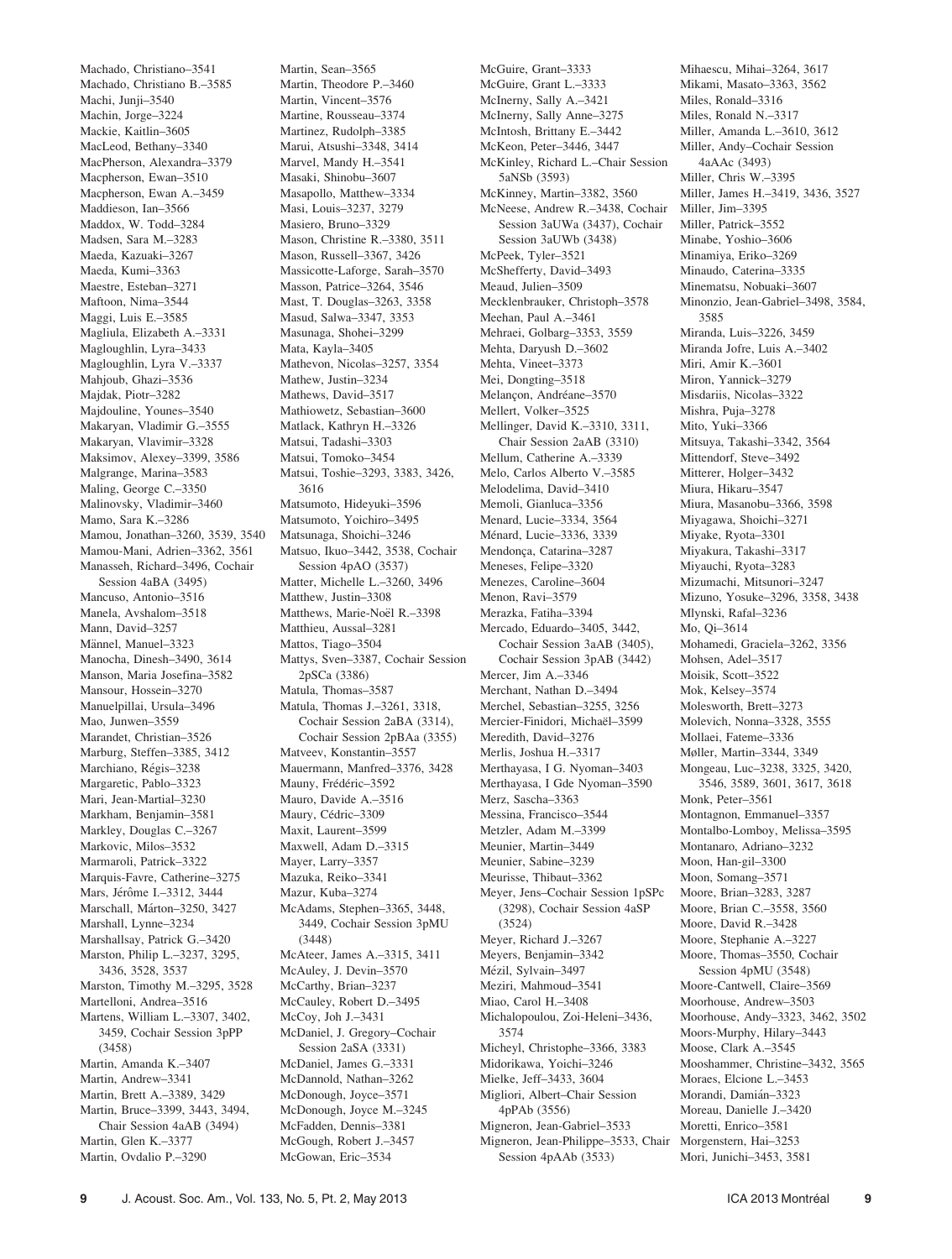Morikawa, Daisuke–3459, 3510 Morini, Giovanna–3338 Morise, Masanori–3248, 3522 Moriyama, Tsuyoshi–3567 Morrill, Tuuli–3570, 3612 Morrison, Andrew–3318, Chair Session 3pED (3447) Morrison, Geoffrey Stewart–3243, Cochair Session 1aSCa (3243), Cochair Session 1pSCc (3294) Morrison, Kyle P.–3408 Morrow, Katherine–3520 Morse, Scot F.–3436 Morse-Fortier, Charlotte–3514 Morsi, Yosry–3496 Mosbah, Pascal–3266 Mosely, Cornetta–3567 Moss, Cynthia F.–3354, Cochair Session 2pAB (3352) Motallebzadeh, Hamid–3544 Motooka, Seiichi–3296 Moulin, Emmanuel–3446 Mounsif, Ech-Cherif El-Kettani– 3374 Mountain, David–3419 Mountain, David C.–3494 Mouterde, Solveig–3354 Muenster, Malte–3233 Muir, Thomas–3327 Muir, Thomas G.–3457 Müller, Rolf-3258 Müller-Trapet, Markus-3525, 3583 Mulsow, Jason–3257 Mulyak, Marta–3605 Munhall, Kevin G.–3342, 3564 Munson, Benjamin–3339, 3388, 3567 Münster, Malte–3233 Muralimanohar, Ramesh Kumar– 3388 Muramatsu, Mikio–3383 Murano, Emi Z.–3567, 3607 Murphy, Stefan–3297 Murta, Bernardo H.–3365 Muruganadam, T. M.–3547 Musicant, Alan–3512 Muthuraman, Ramanan–3592 Muto, Kenji–3302, 3452 Muttavarapu, Ravi–3372 Muzi, Lanfranco–3395 Myers, Arnold–3549 Myers, Emily B.–3604 Nadon, Vincent–3274 Nagao, Kyoko–3336 Nagao, Yuki–3320, 3321 Nagarajan, Srikantan S.–3564 Nagata, Noriko–3428 Nagel, Frederik–3246 Nagel, Jesse–3612 Nageswaren, Ashok R.–3358 Nagle, Anna S.–3358 Naguib, Hani E.–3289 Naify, Christina J.–3289, 3460

Nakamura, Shizuka–3568 Nakanishi, Shinsuke–3310 Nakano, Ken'ichiro–3320, 3321 Nakano, Kota–3301, 3393, 3522 Nakano, Yosuke–3232, 3557 Nakashima, Ann–3272 Nakayama, Masato–3246, 3248, 3297, 3299, 3301, 3302, 3303, 3393, 3394, 3452, 3522 Nakayama, Shohei–3302 Nam, Hosung–3572 Nam, Kweon-Ho–3541 Nam, Myoung woo–3347 Nam, Young-Ja–3334 Namba, Seiichiro–3597 Narayan, Chandan–3341 Narayanan, Nandakumar–3520 Narayanan, Shri–3567 Narayanan, Shrikanth–3248, 3337, 3607, 3608, 3609, 3611 Narins, Peter M.–3354, Cochair Session 2pAB (3352) Nariyoshi, Pedro C.–3457 Narmour, Eugene–3449 Naruse, Hiroshi–3363 Nassrallah, Flora–3594 Nasuta, Molly–3338 Naugolnykh, Konstantin A.–3555 Nauleau, Pierre–3498 Navarro, Juan M.–3491, 3614 Nearey, Terrance M.–3335, 3567, 3609 Nechnech, Amar–3562 Negishi, Hirokazu–3267 Negreira, Carlos A.–3585 Neilans, Erikson–3353 Neilans, Erikson G.–3407 Neilsen, Tracianne–3275 Neilsen, Tracianne B.–3296, 3319, 3420, 3421, 3576, Cochair Session 3eED (3466) Nekrasov, Igor A.–3452 Nelisse, Hugues–3241 Nélisse, Hugues–3235, 3274 Nelson, Katherine–3604 Nelson, Peggy B.–3388 Nennig, Benoit–3242 Nespoli, Gabe–3593 Netshidavhini, Ngeletshedzo–3447, 3498 Neubauer, Reinhard O.–3553 Neufeld, Chris–3342, 3609, 3612 Nevat, Ido–3454 Nevenchannaya, Tatiana O.–3452 Newhall, Arthur–3538 Newman, Rochelle S.–3338, 3611 Newman, Timothy J.–3404 Newman-Johnson, Lucas–3372 Newton, Michael–3550 Nguon, Chrisna–3262 Nguyen, Emily–3605 Ni, Chenyin–3498 Ni, Guangjian–3428 Nicholas, Michael–3528 Nichols, Stephen–3396 Nicol, Rozenn–3524 Nicolas, Barbara–3444 Nie, Yingjiu–3388, Chair Session 2pSCb (3388)

Nakamura, Kentaro–3296, 3438 Nakamura, Masashi–3317

Nielbo, Frederik L.–3372 Nielsen, Kuniko–3339, 3340, 3433, Cochair Session 3aSCa (3432) Nielsen, Peter–3527 Nielsen, Peter L.–3395 Nikolay, Pronchatov-Rubtsov–3507 Niksch, Paul D.–3509 Nilajkar, Vasudev S.–3589 Nilsen, Carl-Inge C.–3613 Nilsson, Börje-3265 Ning, Xiang–3575 Nishida, Akira–3320, 3321 Nishihara, Noriko–3582 Nishii, Tomoya–3453 Nishimiya, Kojiro–3297 Nishimori, Yasushi–3538 Nishimura, Akira–3361, Cochair Session 3aED (3413) Nishimura, Cristina–3339 Nishimura, Ryouichi–3299 Nishimura, Tadashi–3383 Nishino, Takanori–3301, 3363 Nishiura, Takanobu–3246, 3248, 3297, 3299, 3301, 3302, 3303, 3393, 3394, 3452, 3522 Nisimura, Ryuichi–3284, 3610 Nitidara, Ni Putu Amanda–3403 Noad, Michael–3535 Noad, Michael J.–3495 Noble, John M.–3326 Noble, Misty L.–3408 Nocke, Christian–3350 Noh, Hee-Min–3452 Nolte, Bodo–3517 Nomura, Hideyuki–3556 Nomura, Yasuo–3317 Noren, Dawn P.–3536 Norman, Lisa–3500 North, Cassandra–3342 Nosal, Eva-Marie–3444, 3526 Notbohm, Gert–3453, 3553 Noureddine, Atalla–3600 Novak, Colin–3322, 3514 Nozaki, Kazunori–3321, 3523 Nunes, Maria A.–3452 Nuttall, Helen E.–3428 Nyblade, Andrew–3576 Oberem, Josefa–3329 Oberg, Martin A.–3333 Oberst, Sebastian M.–3462 O'Brien, Jean-Pierre–3314 Ochmann, Martin–3517 Oddo, Remy–3264 Odom, Jonathan–3525 O'Donovan, Adam–3254 O'Donovan, Adam E.–3302 Oelze, Michael–3584, Chair Session 4pBA (3539) Oelze, Michael L.–3540 Offin, Doug–3314 Ogata, Daiki–3258 Ogata, Kohichi–3522, 3609 Ogawa, Junpei–3297 Ogihara, Akio–3361 Ögren, Mikael–3504 Oh, Geok Lian–3298 Oh, Jiseong–3307

Oh, Yonghee–3285 Ohayon, Jacques–3540, 3541

Ohga, Juro–3267

Ohl, Claus-Dieter–3277, 3409 Ohl, Siew-Wan–3409 Ohl, Ted–3308 Ohlin, Mathias–3278 Ohsaka, Yuki–3414 Ohta, Tetsuo–3258, 3414 Ohtani, Kento–3301 Oikawa, Yasuhiro–3297, 3383, 3394, 3412, 3547 Oikawa, Yusuke–3361 Oishi, Kunio–3267 Oka, Arie–3258 Okamoto, Asako–3302 Okamoto, Takuma–3299, 3343 Okubo, Takanori–3246 Okubo, Yuko–3383 Okuie, Daichi–3455 Oldoni, Damiano–3371, 3592 Olejarczuk, Paul–3520 Olesen, Søren K.–3532 Olik, Marek–3344, 3349 Oliveros, Pauline–3256 Ollivier, François-3561 Ollivier, Sébastien-3507 O'Loughlin, Jared–3571 Olsen, Martin–3344, 3349 Olson, Derek–3252 Olson, Derek R.–3303 Olson, Elizabeth S.–3508, 3542 Omeranovic, Anes–3533 Önfelt, Björn–3278 Onishi, Kristine H.–3612 Onishi, Yasuharu–3412 Onsuwan, Chutamanee–3248, 3380, 3389, 3394 Oohira, Ikuo–3267 Oosterhuis, Joris P.–3231, 3232 Opdam, Robertus–3490 Opielinski, Krzysztof J.–3230, 3600 O'Reilly, Meaghan–3262 Oren, Liran–3601 Orfeo, Sbaizero–3453 Orino, Yuichiro–3557 Orinos, Chris–3298 Orris, Gregory J.–3460, 3528 Ortiz, Ralph–3587 Ortiz, Santiago–3581 Ortiz, Silvia M–3440, 3454 Osada, Kensuke–3495 Osler, John–3526 Ostashev, Vladimir–3327 Ostashev, Vladimir E.–3326, 3327 Ostrovskii, Igor–3325 Ostrum, Brent–3243 Ostry, David J.–3519, 3520 Osumi, Ayumu–3499 Otake, Katsuto–3596 Otani, Makoto–3454, 3515, 3530 Ott, Mark–3290 Otto, Paul–3358 Ou, Hui–3406 Ouellet, Lydia–3426 Ouisse, Morvan–3288 Ovenden, Nick–3314, 3356 Ow, Dave Siak-Wei–3409 Owen, Joshua–3262, 3263 Oxenham, Andrew J.–3366, 3379, 3381, 3424 Oya, Hiroyuki–3520

Naima, Alaoui Ismaili–3374 Nakagawa, Seiji–3292, 3383, 3428,

Nakai, Takayoshi–3309, 3394 Nakajima, Yoshiki–3231 Nakajima, Yoshitaka–3414, 3523, Cochair Session 3aSCb (3434)

3523

Ozaki, Yusuke–3607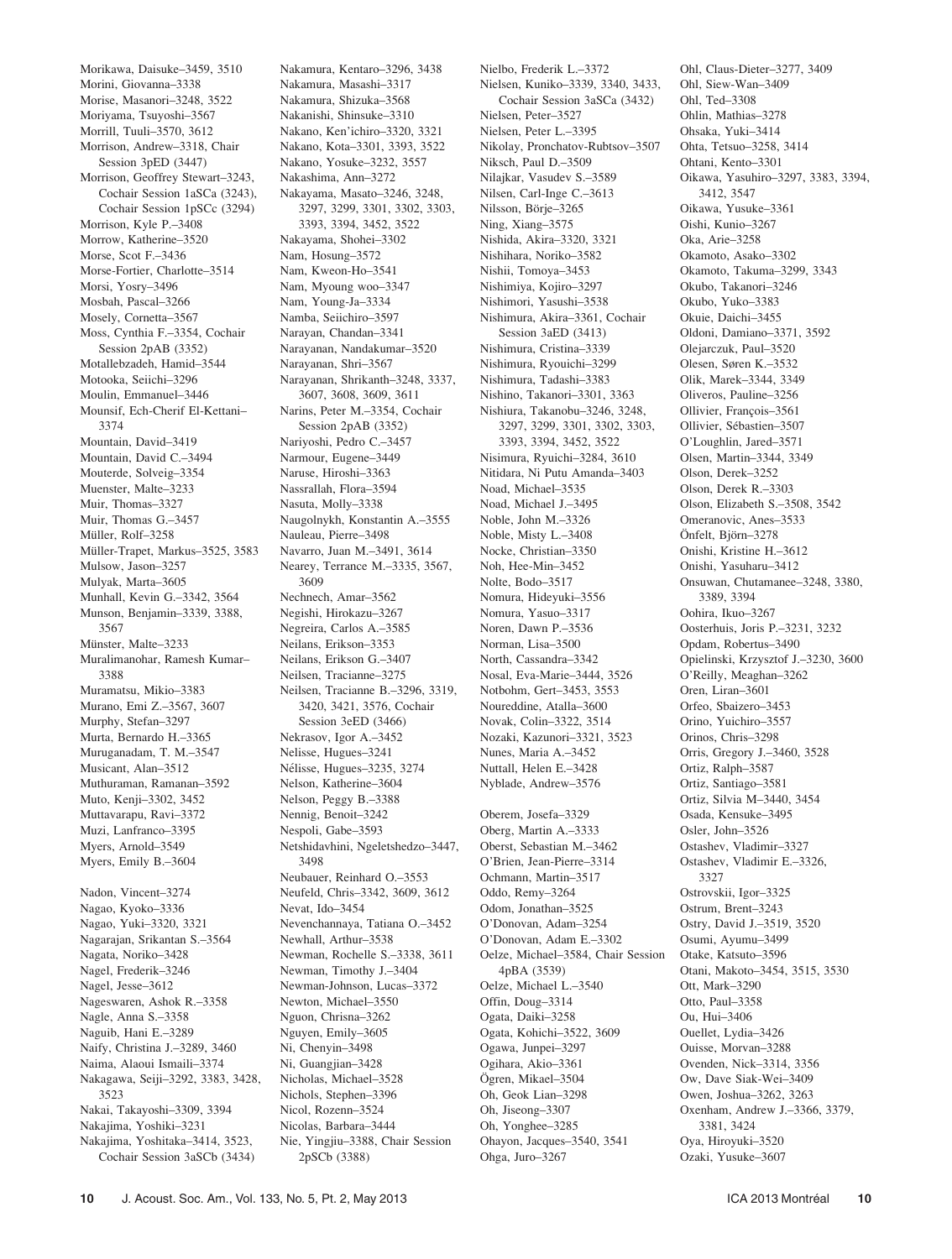Ozmen-Eryilmaz, N.–3230 Ozmen-Eryilmaz, Neslihan–3229

Pabst, Oliver–3393 Pacailler, Matthew–3511 Padilla, Frédéric-3541 Padmanabhan, Chandramouli–3546 Padois, Thomas–3525 Paeng, Dong-Guk–3541 Page, Juliet–3368, 3369 Page, Juliet A.–3368, 3369, Cochair Session 2pNSa (3368) Palacino, Julian D.–3524 Palasz, Lukasz–3600 Palma, Sindy–3596 Palmer, William K.–3419 Pan, Jie–3351, 3517 Pan, Rongjiang–3258 Pan, Siwei–3296, 3517 Pandey, Dharmendra K.–3326 Pandey, Dipti–3247 Panneton, Raymond–3242, 3288, Chair Session 3pPAb (3456) Pantea, Cristian–3423, 3461 Papanicolau, Naum–3539 Pardhan, Shahina–3287 Pardo, Jennifer–3433, 3570 Parham, Ashley K.–3368 Parisky, Yuri–3229 Parizet, Etienne–3323, 3503, 3552 Park, Chan Jae–3452 Park, Chul B.–3289 Park, Hee Kyung–3596 Park, Yoonjee–3262 Parker, Kevin J.–3587 Parker, Sara–3570 Parks, Anthony–3511, 3616 Parks, Susan–3535, Chair Session 4pAB (3534) Parks, Susan E.–3535, 3536 Parris, Kirsten M.–3534 Parton, Jason–3382 Pasanen, Edward G.–3381 Paschall, Dwayne–3390 Pasco, Yann–3251 Pasternak, Maurice M.–3261 Pastore, M. Torben–3512 Patel, Sona–3339 Patenaude-Dufour, Mathieu–3525 Paton, David–3495 Patterson, Roy D.–3284, 3293 Pätynen, Jukka-3254 Paul, Sheuli–3300 Paul, Shirshendu–3261 Paul, Stephan–3276, 3365 Paulin, Catherine–3591 Paullin, Mark–3336 Paulsen, Rasmus R.–3281 Paun, Marla–3279, 3408, 3411 Pavese, Lorenzo–3551 Pawlaczyk-Luszczynska, Malgorzata–3450 Payan, Cédric-3546 Payne, JoAnne–3382 Payne, Marcus J.–3541 Pazen, David–3425 Pearlstein, Arne–3596 Pearse, John–3594 Pearson, Michel–3264 Pease, David–3556 Peck, Katlyn–3591

Pecknold, Sean P.–3311 Pecoraro, Guilherme–3321 Pedersen, Jan Abildgaard–3344 Pedersen, Julie H.–3379 Pedrycz, Adam–3297 Peelle, Jonathan E.–3387 Pekar, Grigory–3455 Pelat, Adrien–3290 Pelavas, Nicos–3399 Pelorson, Xavier–3416, 3417, Cochair Session 2aMU (3320), Cochair Session 3aMU (3416) Peltier, Christopher A.–3244 Pelzer, Soenke–3531 Peng, Gang–3341 Peng, Zhao–3552 Penglai, Xin–3456 Pengyu, Du–3463 Perdereau, Xiao–3573 Pereira, Aldo José F.–3585 Pereira, Wagner C.–3230, 3585 Pereira, Wagner C. A.–3541, 3585 Pereira, Wagner Coelho A.–3585 Pereira, Yasna I.–3390 Peretz, Isabelle–3381 Perez, Camilo–3261, 3587 Perez Carrillo, Alfonso–3270 Pérez Carrillo, Alfonso-3271 Pérez-González, Patricia-3379 Perez, Nicolas–3413 Peris, Eulalia–3323, 3502, 3503 Perkell, Joseph S.–3336 Perreault, Yves–3591 Perrey-Debain, Emmanuel–3242 Perrier, Pascal–3336, 3564 Perrot, Camille–3289 Personne, Sebastien–3546 Persson Waye, Kerstin–3504, 3505, 3506 Peskova, Olga–3392 Petculescu, Andi–3327 Peters, Gareth W.–3454 Peters, Herwig–3385 Peters, Nils-3393 Peterson, Donald R.–3272 Peterson, Rick–3451 Peterson, Sean D.–3601, 3602 Petiot, Jean-François-3365, 3548, Cochair Session 2pMU (3365) Petit, Yvan–3235 Petre, Cristian C.–3328 Pettersson, Jan B.–3280 Pettinato, Michele–3386 Pettinato, Michèle-3390 Pettit, Chris L.–3327 Pfeiffer, Scott–3226, 3309 Pfeiffer, Scott D.–3440 Pham, Tuan–3262 Phani, Srikantha–3325, Chair Session 2aPAa (3325) Phienphanich, Phongphan–3248 Philipp, Norman H.–3441, Cochair Session 4aAAc (3493) Phillips, Daisy–3369 Phillips, James E.–Cochair Session 4pSA (3561) Photiadis, Douglas–3561 Picaut, Judicäel–3255 Piccinini, Page E.–3245, 3340 Picheral, José-3300

Pecknold, Sean–3399

Pichora-Fuller, Kathleen–3388, 3392 Püschel, Dirk–3525 Pichora-Fuller, Margaret K.–3392 Piegari, Andrés-3323 Pierce, Allan–3259 Pierce, Allan D.–3258, 3305, 3556 Pierre, Juliette–3373, 3374 Pierrette, Marjorie–3552 Pingjai, Supawan–3295 Pinhède, Cédric-3309 Pinheiro, Dorival F.–3453 Pinsky, Peter M.–3509 Pinter, Stephen Z.–3540 Pirotta, Enrico–3494 Piscoya, Rafael–3517 Pishchalnikov, Yuri A.–3315 Pisoni, David B.–3519 Pitt, Mark–3570, 3612 Pittaluga, Ilaria–3309 Pjetri, Olti–3317 Plack, Christopher J.–3429 Plantin de Hugues, Philippe–3521 Pletner, Baruch–3290 Pleva, Audrey J.–3228 Plotnick, Daniel S.–3295, 3537 Plummer, Andrew R.–3339 Podkovskiy, Alexey–3360 Poggesi, Rosa–3381 Pohl, Alexander–3457, 3530 Poisson, Franck–3593 Poittevin, Julien–3290 Politis, Archontis–3343 Polka, Linda–3334, 3572 Pollack, Gerald–3353 Pollow, Martin–3225 Polovinka, Yuri–3586 Pompoli, Roberto–3440 Popper, Arthur N.–3258 Porretta, Vincent–3608 Porter, Heather–3381 Porter, Michael B.–3494 Porter, Tyrone M.–3409, Cochair Session 3aBAa (3408) Portfors, Christine V.–3353 Potamianos, Alexandros–3337 Potty, Gopu–3528 Potty, Gopu R.–3419, 3436 Pouplier, Marianne–3612 Prada, Claire–3298, 3526 Prandke, Hartmut–3313 Prather, Jonathan–3352 Predoi, Mihai V.–3328 Prémont, Amélie–3342 Preston, John R.–3252 Prieve, Beth–3377 Prince, Jerry L.–3567 Prislan, Rok–3223 Probert Smith, Penny–3263 Probst, Fabian–3554, 3593, Chair Session 4pNSb (3553), Chair Session 5aNSa (3592) Proctor, Michael–3605, 3609 Prodi, Nicola–3255, 3440 Provencher, Jonathan–3525 Przbyla, Richard J.–3499 Pujol, Sophie–3592 Pulkki, Ville–3283, 3287, 3343, 3426, 3542 Purcell, David–3342 Purcell, David W.–3429 Puria, Sunil–3508, 3509, Chair Session 4aPPa (3508)

Putner, Jakob–3323, 3598 Pycha, Anne–3568 Pyzdek, Andrew T.–3578

Qiao, Weiyang–3589 Qiu, Xiaojun–3351 Qu, Jianmin–3326 Qu, Tianshu–3512 Quaegebeur, Nicolas–3546 Querbes, William–3408 Quintana, Ricardo A.–3266 Rademeyer, Paul–3262, 3356 Radziwon, Kelly E.–3353 Rafaely, Boaz–3253, 3343, 3515, Cochair Session 1aAAa (3223), Cochair Session 1pAAa (3253), Cochair Session 4aSP (3524) Rafat, Yasser–3238 Raghavan, Lalitha–3325 Raghukumar, Kaustubha–3345 Rahmi, Fahim–3555 Raich, Raviv–3310 Rajan, Venkateswaran–3372 Rakerd, Brad–3512 Rakotonarivo, Sandrine T.–3526 Ramadan, Salah–3446, 3447 Ramanarayanan, Vikram–3567, 3608, 3611 Ramos-Amezquita, Alejandro–3454 Ramtahal, Sadeo–3589 Randall, Jo–3538 Randall, Robert C.–3268 Ranero, C.–3313 Rao, Gayatri–3340 Raspet, Richard–3450 Rasumow, Eugen–3525 Ratilal, Purnima–3346 Raufer, Stefan–3519 Raymond, Panneton–3588 Razik, Joseph–3311 Reddi, Ch. Surya Narayana V.–3546 Reddy, Ravi–3377 Redford, Melissa A.–3520, 3568 Rednikov, Alexey Y.–3238 Redon, Emmanuel–3359 Reed, Darrin–3513 Reeder, D. Benjamin–3228 Reichinger, Andreas–3282 Reiff, Chris–3326 Reinhardt, Dagmar–3307 Reistroffer, Katherine–3573 Remez, Robert E.–3386 Remigi, Francesca–3495 Remijn, Gerard B.–3606 Remita, Naamane–3541 Ren, Qunyan–3304 Renaudin, Alan–3279 Rennie, Colin–3227 Rennies, Jan–3597 Renwick, Margaret E.–3605 Reusing, Gordon L.–3275 Reuter, Eric L.–Chair Session 1pNSb (3275), Chair Session 3pAAb (3440) Reynolds, Matthew–3431 Ribeiro, Ana Paula M.–3585 Ricci, Anthony J.–3509 Rice, Ana E.–3313, 3314 Rice, Glen–3537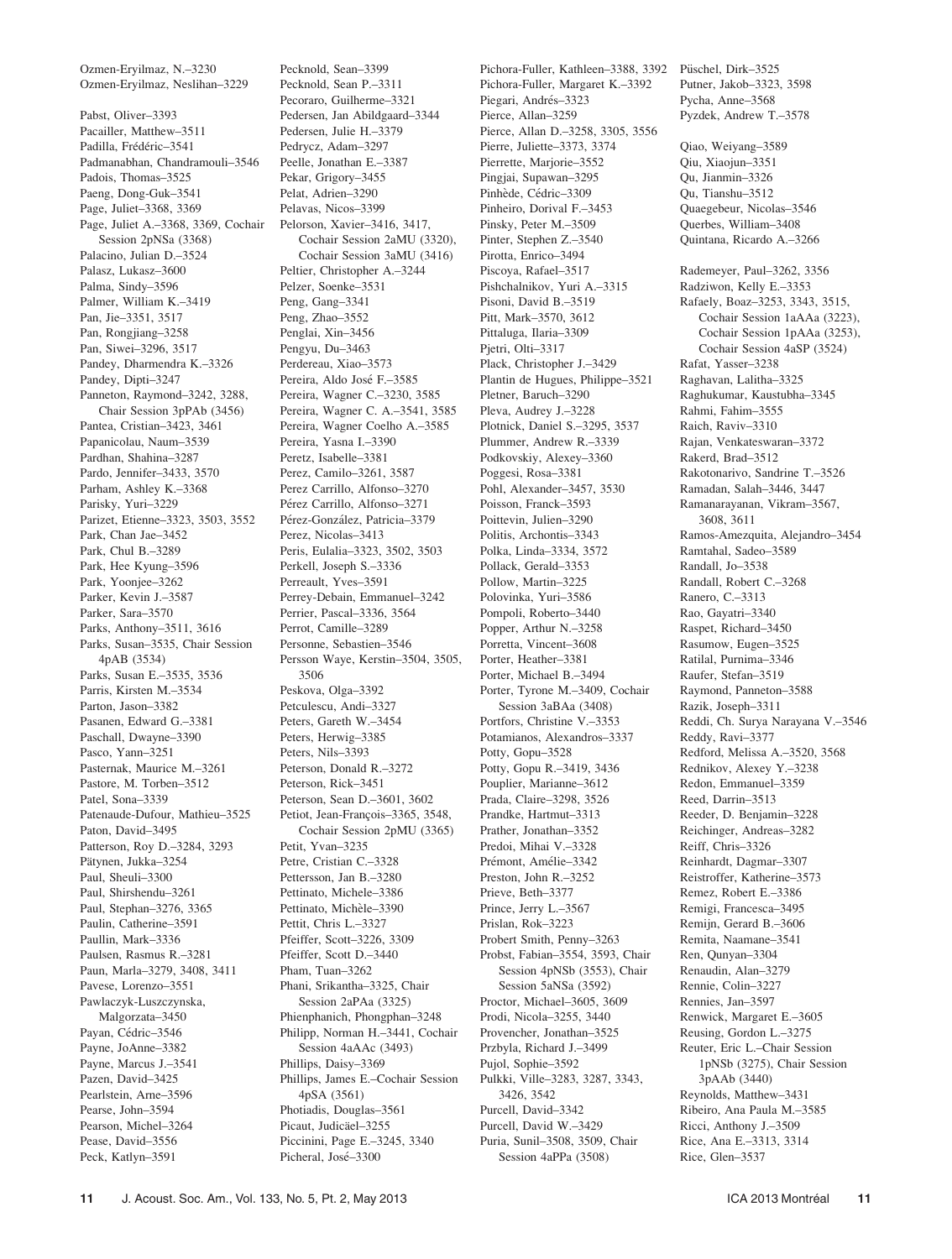Richards, Edward–3528 Richards, Roger T.–Chair Session 1aEA (3231) Richardson, Matthew L.–3285 Richter, Jan–3233 Riddell, Ariane–3379 Ridouane, Rachid–3572 Ries, Dennis–3286 Rimskaya-Korsakova, Liudmila K.– 3443 Riquimaroux, Hiroshi–3258, 3536 Risley, Robert–3387 Rivart, Frederic–3361 Rivera-Campos, Ahmed–3604 Rivet, Etienne–3266, 3348 Rivoire, Michel–3410 Robart, Ryan–3323 Robert, Etienne–3280 Robert, Philippe–3359 Roberts, Brian–3381 Roberts, David E.–3528 Roberts, Paul L.–3537 Robinson, Sarah–3543 Roch, Marie A.–3310 Rocha, Isabela A.–3453 Rodrigues, Luis–3300 Rodriguez, Samuel–3547 Rodríguez Bohorquez, Camila-3312 Roenne, Filip M.–3429 Rogers, Catherine L.–3338 Rogers, Lydia R.–3339 Rogers, Peter H.–3258 Roginska, Agnieszka–3234, 3308, 3321, Cochair Session 1aMU (3233) Rohwer, Forest L.–3396 Rojas, David–3458 Romeo, Rachel R.–3386 Romer, Michael V.–3614 Romero Vivas, Eduardo–3257 Romigh, Griffin–3510 Romigh, Griffin D.–3515 Rønne, Filip M.–3379 Ronsse, Lauren–3319 Rooney, Ian–3578 Rooney, Ian M.–3397 Roring, Joseph E.–3541 Rosa, Paulo Tadeu C.–3585 Rose, Joseph L.–3545 Rosen, Clark–3618 Rosenberger, James–3369 Rosenblum, Lawrence D.–3433 Rosenhouse, Giora–3363 Rosenhouse, Judith K.–3244 Ross, Annie–Chair Session 2aPAc (3328) Ross, Jeff–3538 Rossing, Thomas D.–3590, Chair Session 3aID (3401), Cochair Session 5aMUa (3590) Ross-Johnsrud, Ben–3237 Röttger, Timo B.–3572 Rouat, Jean–3273 Rougier, Christophe–3583 Rouhipour, Marjan–3269 Rousselet, Benoit–3588 Roux, Philippe–3407, 3444, 3526 Roveda, Jean-Grégoire-3380 Roverud, Elin–3424, Chair Session 1pPPb (3283) Roy, Kenneth P.–3551

Session 2aBA (3314), Cochair Session 2pBAa (3355) Rozell, Christopher J.–3300 Ruddick, Barry–3312 Rudenko, Oleg V.–3555 Ruffa, Francisco–3323 Ruggles, Dorea–3379 Ruiz, Robert–3521 Rumpler, Romain–3241 Rupin, Fabienne–3373 Rupitsch, Stefan J.–3618 Rurkowska, Katherina–3446 Russell, Benjamin A.–3338 Russell, Daniel A.–3319 Russell, Jamie–3333 Russo, Frank–3593 Russo, Frank A.–3366, 3591 Russom, Aman–3278 Rust, Michael–3279 Ryaboy, Vyacheslav–3561, Cochair Session 5aSA (3599) Ryan, Teresa J.–3364, 3562 Ryant, Neville–3608 Rychak, Joshua J.–3262 Rzhanov, Yuri–3357 Rzig, Imen–3332 Saavedra, Adrián–3293, 3440, 3544 Sabitov, Denis–3455 Sabra, Karim G.–3436, 3538 Sachau, Delf–3393 Sadat Iranmanesh, Ida–3278 Sadeghi-Naini, Ali–3539, 3584 Sadeghi-Nani, Ali–3584 Sadhal, Satwindar S.–3238 Saegusa-Beecroft, Emi–3540 Saeki, Tetsuro–3453 Sagen, Hanne–3398 Sagers, Jason D.–3252 Sagisaka, Yoshinori–3611 Sah, Dinah W.–3408 Saijo, Yoshifumi–3260 Saimai, Nantaporn–3380, 3389 Saimai, Tanawan–3389, 3394 Saint-Jalmes, Arnaud–3373, 3374 Saitis, Charalampos–3365 Saito, Hiroya–3267 Sakamoto, Shin-ichi–3232, 3557 Sakamoto, Shinichi–3580 Sakamoto, Shuichi–3343, 3458, 3459, 3515, 3525, Cochair Session 3pPP (3458) Sakata, Tadashi–3609 Sakata, Yoshino–3297 Sakuma, Takuya–3296 Sakuma, Tetsuya–3532, 3582 Salameh, Michael–3360 Salamone, Joe–3369 Salgado Kent, Chandra P.–3495 Salgaonkar, Vasant A.–3263 Sallares, V.–3313 Sallares, Valenti–3312 Salt, Alec–3419 Salter, Ethan–3225 Salvador, Cesar–3525 Salze, Edouard–3507 Samchenko, Alexandr N.–3439 Sametov, Sergei P.–3277 Samlan, Robin A.–3521

Roy, Ronald A.–3355, 3410, Cochair Sampathkumar, Ashwinkumar–3259, 3355, Chair Session 3aBAb (3410) Sample, Caitlin–3373 Sampson, David–3290 Samuels, Stephen–3451 Sanchez-Dehesa, Jose–3374 Sánchez-Dehesa, José-3373 Sanchis, Lorenzo–3374 Sander, John R.–3595 Sandermann Olsen, Erling–3359 Sandholm, Thomas–3354 Sangfelt, Erland–3398 Sanguinetti, Paola–3581 Sankowsky-Rothe, Tobias–3543, 3544 San Martin, Ricardo–3224 Sannachi, Lakshmanan–3584 Santala, Olli–3426 Santos, Hugo A. F. A.–3517 Santos, João F.-3393 Santos, Jorge–3287 Santurette, Sébastien-3428 Sapozhnikov, Oleg–3296, 3315 Sapozhnikov, Oleg A.–3279, 3315, 3316 Sarafian, David–3511 Sarkady, Antal A.–3506 Sarkar, Kausik–3261 Sarmiento Ponce, E. Julieta–3312 Sarret, Philippe–3546 Sarvazyan, Armen P.–3587 Sarwono, Joko–3403 Sato, Kei–3247 Sato, Shin-ichi–3292, 3293, 3440, 3523 Sato, Sojun–3361, 3363 Sato, Taichi–3271 Satoh, Fumiaki–3453, 3581 Savioja, Lauri–3530, Cochair Session 4aAAa (3489), Cochair Session 4pAAa (3530), Cochair Session 5aAAa (3580), Cochair Session 5aUW (3613) Sawusch, James R.–3568 Scarborough, Rebecca–3339 Scavone, Gary–3365, 3416, Cochair Session 1pMU (3269) Scavone, Gary P.–3269, 3270, 3365, 3417 Schaette, Roland–3560 Schafer, David–3411 Schäfer, Ingo-3517 Scheerer, Nichole–3519 Schenone, Corrado–3309, 3554 Scherer, Ronald–3524, 3602 Schinkel-Bielefeld, Nadja–3246 Schissler, Carl–3614 Schmich-Yamane, Isabelle–3583, Chair Session 5aAAb (3582) Schmidt, Anna M.–3608 Schmidt, Henrik–3395 Schmidt, Jan-Henning–3544 Schmidt, Stephanie–3612 Schmitt, Ray–3313 Schneider, Bruce A.–3378, 3392, 3434 Schneider, Martin–3254 Schnitta, Bonnie–3492, Chair Session 4aAAb (3492) Schoeffler, Michael–3366

Schoenmaker, Esther–3513 Schoentgen, Jean–3522 Schoenwald, Stefan–3533 Schomer, Paul–3418, 3419, Cochair Session 3aNSa (3418), Cochair Session 3pNSa (3449) Schomer, Paul D.–3371, 3372 Schoonderwaldt, Erwin–3270 Schreiber, Eric–3612 Schrode, Katrina M.–3407 Schröder, Dirk-3457, 3530 Schuette, Dawn–3226, 3309 Schulman, Benjamin–3517 Schulte-Fortkamp, Brigitte–3370, 3505, Cochair Session 2pNSb (3370), Cochair Session 4aNSb (3504) Schultz, Ben–3606 Schwade, Allan J.–3337 Schwan, Michael D.–3611 Schwartz, Joshua J.–3534 Schwenke, Roger W.–3307 Sclavo, Mauro–3313 Scott, Ben–3594 Scott, Frederick–3548 Scrutton, Jeff–3311 Scully, Malcolm E.–3228 Secail, Mathieu–3549 Sedarous, Yourdanis E.–3610 Seeber, Bernhard U.–3329, 3615 Seiler, Robin D.–3553 Seitz, Aaron R.–3287 Selouani, Sid-Ahmed–3591 Semal, Catherine–3381 Semiletov, Vasily A.–3420 Semlitsch, Bernhard–3264 Sen, Kamal–3426 Sen, Osman T.–3299 Sen Gupta, Ananya–3577 Seo, Takehiko–3363 Seo, Yun-Ho–3554 Seong, Woojae–3304, 3397 Sergey, Gurbatov–3507 Sgard, Franck–3235, 3236, 3241, 3264 Sgard, Franck C.–3241, Cochair Session 1aSA (3241), Cochair Session 1pSA (3288) Shabtai, Noam R.–3343 Shafer, Benjamin–3332 Shafiro, Valeriy–3284, 3387, 3388 Shaft, Stan–3388 Shah, Nirali–3496 Shahin, Antoine–3387 Shahjahan, Sharfine–3373 Shankar, Vivek V.–3226 Sharma, Shiv–3260 Sharp, Calum–3323, 3502, 3503 Sharp, David–3362 Shaw, Anurupa–3374 Sheaffer, Jonathan–3490 Sheft, Stanley–3284, 3387 Shekhar, Himanshu–3262 Shellikeri, Sanjana–3335 Shelton, Stefon E.–3499 Shen, Zhonghua–3498 Sheng, Ping–3289, 3431 Sheng, Xuelli–3464 Sherlock, LaGuinn P.–3382 Shi, Chuang–3249, 3299 Shi, Dongyan–3562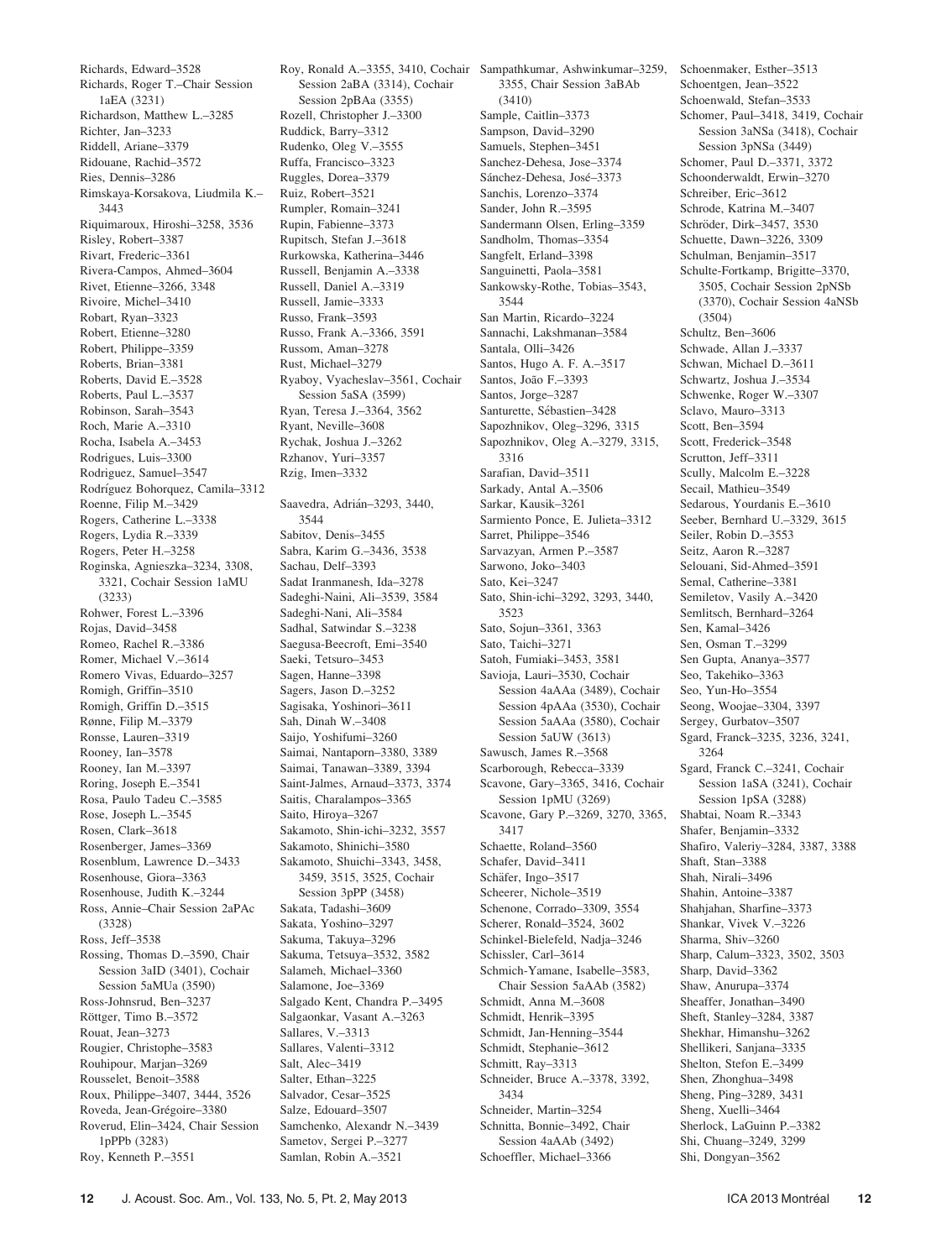Shi, Rushen–3338, 3390, 3570 Shi, Xianjie–3562 Shield, Bridget–3553 Shiizu, Takayuki–3453 Shiller, Douglas M.–3519 Shim, Allison I.–3285 Shimahashi, Kazuhiro–3452 Shimizu, Dai–3556 Shimokura, Ryota–3292, 3293, 3383 Shin, Dong-Jin–3333 Shin, Dong Moon–3280 Shin, Lewis K.–3590 Shin, Sujin–3392 Shinn-Cunningham, Barbara–3240, 3347, 3353, 3434, 3559 Shinn-Cunningham, Barbara G.– 3430 Shinoda, Yukitaka–3366 Shinohara, Yasuaki–3333 Shitamichi, Kiyomi–3606 Shono, Atsushi–3596 Shorter, Phil–3363 Shpak, Oleksandr–3586 Shu, Ning–3588 Shubin, Igor L.–3452 Shumway, Durland–3369 Shurman, Jaclyn–3435 Sica, Gennaro–3323, 3502, 3503 Siderius, Martin–3395, 3527 Šidlof, Petr-3618 Sieck, Caleb F.–3430 Siegmann, Silvester–3453, 3553 Siegmann, William L.–3305, 3399 Sikdar, Siddhartha–3358 Sikora, Grzegorz–3308, 3366 Silbert, Noah H.–3245, 3291, 3607 Silpachai, Alif–3569 Siltanen, Samuel–3530 Silva, C.–3287 Silva, Fabrice–3416, 3501 Silva, Gabriela–3452 Silva, Marcelle V.–3453 Silverman, Ronald H.–3259 Simmons, James–3406 Simon, Frank–3265 Simon, Julianna C.–3279, 3315, 3316, 3411 Simon, Laurent–3299 Simon, Laurent S.–3367 Simon Galvez, Marcos F.–3558 Simpson, Adrian P.–3571 Simpson, Brian–3510 Simpson, Brian D.–3285, 3435, 3513, 3515 Sinelnikov, Yegor D.–3587 Singh, Kushagra–3610 Singh, Punita G.–3448, Cochair Session 3pMU (3448) Singh, Rajendra–3299 Sinha, Dipen N.–3423, 3461 Sinou, Jean-Jacques–3461 Sirsi, Shashank–3409 Skinner, Elizabeth–3536 Skinner, Michael–3314 Skow, Ellen A.–3413 Skrodzka, Ewa B.–3328 Slack, Charles–3327 Slack, Charles M.–3457 Slugocki, Christopher–3429 Smagowska, Bozena E.–3503 Smayda, Kirsten–3284

Smiljanic, Rajka–3340, 3386, 3388, 3391, Cochair Session 2pSCa (3386) Smit-Anseeuw, Nils–3233 Smith, Benjamin K.–3607 Smith, Caitlin–3609 Smith, Caroline–3566 Smith, Ingrid–3272 Smith, John–3523, 3548 Smith, Meghan M.–3286 Smith, Michael G.–3504 Smith, Richard A.–3500 Smith, Scott–3313 Smyth, Tamara–3269, 3548, Cochair Session 1pMU (3269) Snow, Ray W.–3535 Snyder, Sandra F.–3425 Soeta, Yoshiharu–3292, 3378 Sofroni, Ervis–3539 Sommer, David E.–3602 Sommerfeldt, Scott D.–3264, 3318, 3351 Son, Su-Uk–3463 Song, Aijun–3345, 3463 Song, Min-Ho–3250, 3344 Song, Shuxian–3408 Song, Yang–3443 Song, Yong J.–3456 Sonoda, Kotaro–3299 Sonu, Mee–3415, 3611 Sorensen, Mathew D.–3279, 3411 Sottek, Roland–3598 Soulez, Gilles–3540 Sousa-Lima, Renata S.–3535 Southern, Alexander–3530 Souza, Pamela–3382 Sparrow, Victor–3370, 3421, Chair Session 2aNSb (3324), Chair Session 3aNSb (3420) Spayne, Jacqueline–3539 Spincemaille, Pascal–3603 Spiousas, Ignacio–3514 Sprague, Mark W.–3228 Spring, Meghan–3572 Srigaran, Thulasy–3570 Srinivasan, K.–3588 Srinivasan, Nirmal Kumar–3392 Srivastava, Madhur–3603 Stagner, Bart B.–3377 Stamas, Jacob–3284, 3285, 3511 Stamm, Maik–3458 Starr, Frank–3279 Starr, Frank L.–3411 Stavness, Ian–3569 Stecker, G. Christopher–3514 Steeghs, Daan–3532 Steele, Charles R.–3508, 3509 Steele, Daniel–3372 Steffens, Jochen–3371 Steinbach, Adam M.–3552 Steininger, Gavin–3252, 3575, Cochair Session 1aUW (3251), Cochair Session 1pUW (3303) Stephenson, Uwe–3531 Stephenson, Uwe M.–3457, 3530 Stern, Richard M.–3515 Stevens, Kimberly A.–3617 Stiles, Janeese E.–3541 Still, Trent–3493 Stimpson, Ryan–3404 Stirnemann, Alfred–3543

Stokes, Ann–3385 Stone, Maureen–3567, 3606 Storb, Rainer F.–3408 Storch, Christopher A.–3441 Storozhev, Valery–3412 Story, Brad H.–3334, 3617 Stöter, Fabian-Robert–3366 Stotts, Steven A.–3252 Stout, Trevor A.–3421 Strang, Megan L.–3285 Strauss, Adam–3344 Streeter, Timothy M.–3380, 3511 Stricker, Laura–3586 Strickland, Elizabeth A.–3424, Cochair Session 2pPPa (3375) Stride, Eleanor–3262, 3263, 3314, 3356, Chair Session 1pBAb (3261) Stritzelberger, Bernd–3599 Strohm, Eric M.–3260, 3261, 3539 Strum, Nic–3290 Sturdy, Christopher B.–3442 Su, Quang–3316 Su, Quang T.–3317 Sudarsono, Anugrah S.–3590 Suemitsu, Atsuo–3336, 3607 Sueur, Jérôme–3311 Sugihara, Kosuke–3317 Sugimoto, Nobumasa–3556, 3557 Sugimoto, Takehiro–3231 Sugiyama, Hitoshi–3297 Sugiyama, Janice E.–3541 Sugiyama, Yukiko–3567 Sü Gül, Zühre–3404 Suhara, Yuko–3452 Suits, Joelle I.–3362 Sukovich, Jonathan R.–3355 Sullivan, Edmund J.–Chair Session 1pSPb (3297) Sullivan, Rory–3553 Summan, Ahmed–3504 Summers, Van–3513 Sun, C. T.–3430 Sun, Haoze–3512 Sun, Hongmei–3351 Sun, Ryan R.–3408 Sun, Samuel S.–3408 Sun, Zhenghao–3412 Sun, Zhifeng–3545 Sundarrajan, Madhu–3392 Susaki, Chisato–3502 Susini, Patrick–3322 Suslick, Kenneth–3594, Cochair Session 5aPA (3594) Sutin, Alexander M.–3587 Sutor, Alexander–3618 Suwangbutra, Jitwipar–3366 Suzuki, Yoiti–3515 Suzuki, Yôiti-3299, 3343, 3458, 3525 Svec, Adam–3388 Svensson, U. Peter–3457, 3491, 3581 Swaddle, John–3536 Swalwell, Jarred–3261 Swaminathan, Jayaganesh–3380, Chair Session 2pPPb (3378) Sygulska, Anna–3402 Syresin, Denis–3456 Syskind Pedersen, Michael–3382

Szary, Marek L.–3600 Szymczak, Wojciech–3439 Tabatabaei Ardekani, Iman–3302 Tachibana, Hideki–3404, 3453, 3580, 3581, Chair Session 3pNSc (3451) Tachioka, Yuuki–3583 Tadayyon, Hadi–3584 Taffarel, Michele–3276 Tagg, David J.–3367 Taghipour, Armin–3287 Taherzadeh, Shahram–3351 Tajima, Keiichi–3341, 3415, 3566 Takada, Masayuki–3415 Takagi, Shu–3495 Takahashi, Fumiya–3247 Takahashi, Kin'ya–3321 Takahashi, Kin'ya–3320, 3321, 3502 Takahashi, Risa–3580 Takahashi, Tomoki–3596 Takami, Toshimi–3321 Takami, Toshiya–3320, 3321 Takanashi, Takuma–3442 Takane, Shouichi–3361, 3363 Takanen, Marko O.–3426 Takano, Sayoko–3607 Takeda, Kazuya–3245, 3301, 3454 Takeda, Yuichiro–3453 Takeshima, Chihiro–3616 Taki, Kousuke–3415 Talagala, Dumidu S.–3254 Talento, Ignacio–3544 Talmadge, Carrick–3376, 3377 Talmant, Maryline–3584, 3585 Tamesue, Takahiro–3453 Tamura, Fumio–3453 Tan, Chin-Tuan–3429 Tan, Ee-Leng–3249 Tan, Kwek Tze–3430 Tan, Soon Keat–3277 Tanaka, Kuniyoshi–3341 Tandiono, Tandiono–3409 Tantibundhit, Charturong–3248, 3380, 3389, 3394 Tao, Chao–3602 Tao, Jiancheng–3351 Tarvainen, Tanja–3230 Tavares, Tamara–3378 Taylor, Crystal–3338 Taylor, Crystal N.–3378 Taylor, Micah–3614 Teffahi, Hocine–3573 Teixeira, Cesar A.–3230 Temple, Rosalind–3605 Tenailleau, Quentin M.–3592 Tengelsen, Daniel R.–3409 Tennessen, Jennifer B.–3535 Teramoto, Wataru–3458 Terashima, Takane–3452, 3454, 3455 Terez, Dmitry–3321 Tervo, Sakari–3254 Tester, Brian J.–3325 Thangawng, Abel L.–3460 Thatphithakkul, Sumonmas–3389 Theodore, Rachel M.–3604 Theunissen, Frederic E.–3300, 3354 Thibeault, Susan L.–3617 Thiemann, Joachim–3591

Thode, Aaron–3526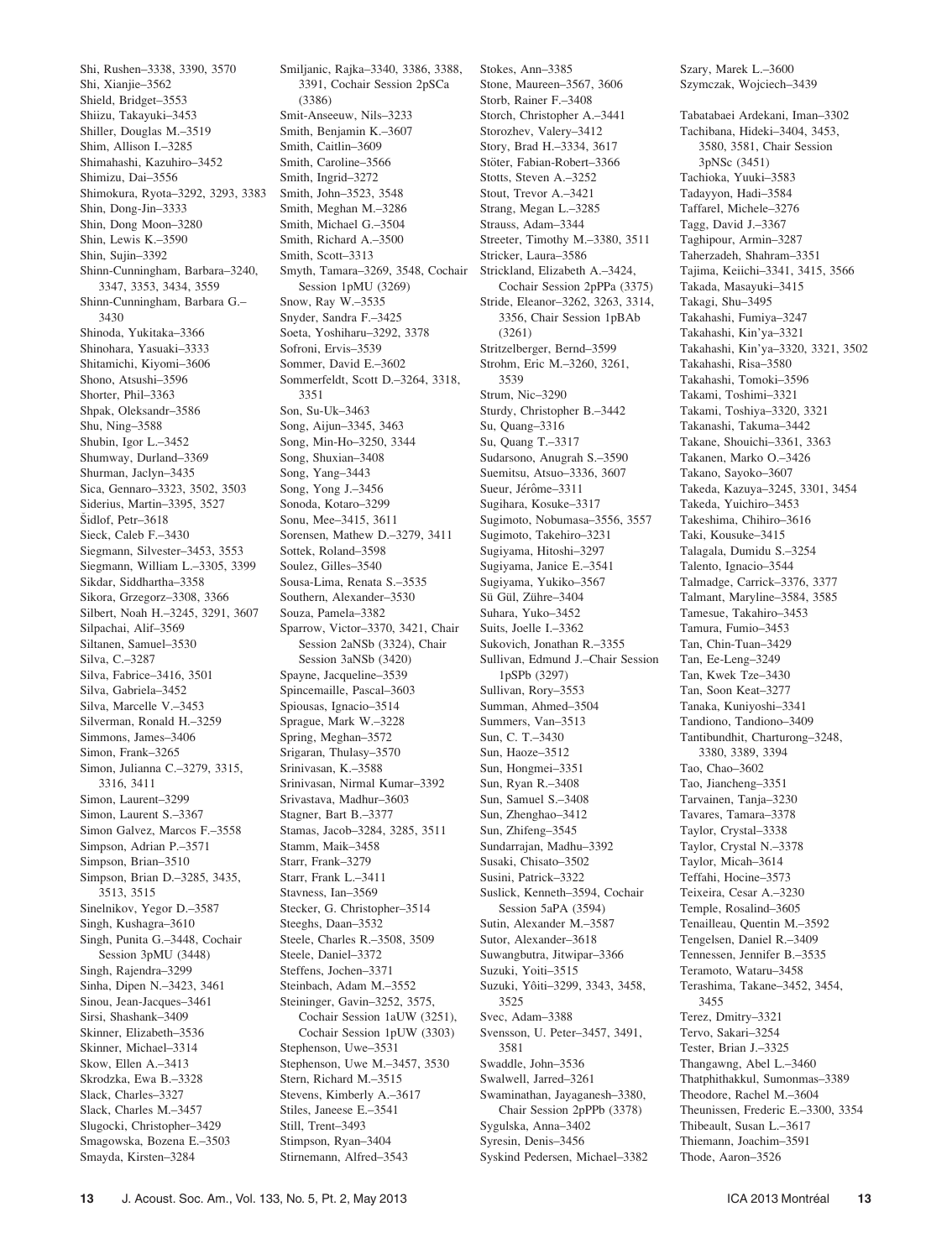Thomas, Brenna–3573 Thomas, Danielle–3335 Thomas, Derek C.–3507 Thomas, Emily F.–3386 Thomas, Jean-Louis–3238 Thomas, Pieter–3592 Thomas, Sonu K.–3547 Thompson, Charles–3262, 3267, 3358, 3373, 3507 Thompson, Eric–3435, 3510 Thompson, Eric R.–3285, 3513 Thompson, Laurel A.–3541 Thompson, Paul M.–3494 Thompson, Stephen C.–3267, 3502 Thompson, Suzanne–3425 Thomson, David J.–3528 Thomson, Scott L.–3617, Chair Session 5aSCa (3601), Chair Session 5pSC (3617) Thorne, Peter R.–3377, 3425 Thorsos, Eric I.–3345 Tian, Jing–3349, Cochair Session 2pAAb (3349) Tichy, Jiri–3351 Tiede, Mark–3336, 3432, 3565, 3568 Uguru, Joy O.–3573 Tieso, Santos–3544 Tijs, Emiel–3582 Tilsch, Sebastian–3255 Tilsen, Sam–3603, Chair Session 4pSCb (3565) Timmerman, Nancy–3418, Cochair Session 3aNSa (3418), Cochair Session 3pNSa (3449) Tinney, Charles–3327 Titze, Ingo R.–3334, 3603 Tiwari, Nachiketa–3610 Tobey, Emily–3392 Tobias, Rachelle–3366 Tobin, Stephen–3340 Toepken, Stephan–3597 Toh, Ryo–3296 Tokioka, Aya–3249 Tokunaga, Yasunobu–3454, 3455 Tollefsen, Dag–3398, 3527 Tolpadi, Anil K.–3589 Tomaru, Kanako–3610 Tominaga, Kosuke–3609 Tomita, Takuro–3514 Ton, Martin–3587 Tong, Kenneth–3356 Tordini, Francesco–3354 Torrent, Daniel–3373 Torsdottir, Ane Eir–3570 Totaro, Nicolas–3599 Tourbabin, Vladimir–3515 Tournat, Vincent–3497, 3498 Tourville, Jason A.–3564 Toyoda, Yuki–3510 Trainor, Laurel J.–3429 Tran, Bryant M.–3529 Tran, Duong D.–3346 Traykovski, Peter–3227 Trevino, Jorge–3525 Trevino Lopez, Jorge A.–3299 Trolle´, Arnaud–3275 Trudeau, Maureen–3539 Trudeau-Fisette, Pamela–3336 Truong, Sarah–3612 Tsai, Yi-Te–3498 Tsen, Sheldon–3300 Tsuchiya, Takao–3454

Tsukernikov, Ilya E.–3452 Tsurutani, Chiharu–3572 Tsuzaki, Minoru–3426, 3428, 3616 Tsysar, Sergey–3296 Tsyuryupa, Sergey Y.–3587 Tu, Juan–3261, 3496 Tucker, Benjamin V.–3605, 3608 Tufts, Jennifer B.–3234 Tully, Brett–3355, 3356 Tumber, Anupreet–3519 Tuppurainen, Kimmo–3515 Turgeon, Christine–3336, 3342 Turnbull, Rory–3389 Turo, Diego–3358, 3364 Tyler, Michael D.–3337 Tzanatakis, George–3591 Uchibori, Shunsuke–3414 Ueda, Kazuo–3414, 3523

Ueda, Mitsuhiro–3329 Ueda, Yuichi–3609 Ueno, Kanako–3403 Ueno, Sanae–3606 Uesako, Natsuki–3267 Ule, Helen–3322, 3514 Ulrich, Timothy J.–3497, 3562 Umnova, Olga–3290 Ungar, Eric E.–Cochair Session 3pSAb (3461) Unoki, Masashi–3283, 3361 Urazghildiiev, Ildar R.–3535 Urquiza, Nicolás-3323 Usagawa, Tsuyoshi–3514

Vaillancourt, Véronique-3272, 3380 Valeau, Vincent–3255 Valentine, Susie–3382, 3383 Valero, Henri-Pierre–3297, 3422, 3455 Valero Gonzalez, Xavier–3322 Vallan, Alberto–3551 Vallese, Nicolás-3544 VanDam, Mark–3245, 3291, Chair Session 1aSCb (3245) van de Par, Steven–3224, 3513, 3525, 3598 van der Aa, Bart–3323 Van der Eerden, Frits–3592 van der Meer, Theo H.–3231, 3232 Van Dijk, Pim–3376 van Dongen, K.–3230 van Dorp Schuitman, Jasper–3224 Van Gendt, Margriet J.–3376 Van Hirtum, Annemie–3321, 3416, 3417, 3523 van Kamp, Irene–3506, Cochair Session 4aNSc (3505) van Lieshout, Pascal–3342, 3392 Vanne, Antti–3515 Van Nort, Doug–3256 VanOverloop, Matthew J.–3524 Van Renterghem, Timothy–3450, 3592 Van Uffelen, Lora J.–3444, Chair Session 3pAO (3443) Vatikiotis-Bateson, Eric–3333, 3391 Vaucher de la Croix, Daniel–3450, 3592 Vaughn, Charlotte–3569 Vayron, Romain–3584

Vecherin, Sergey N.–3327 Velenovsky, David S.–3509 Venegas, Rodolfo–3290 Ventikos, Yiannis–3355, 3356 Venturi, Andrea–3224 Vercammen, Martijn–3348 Verdière, Kévin–3242, 3288 Verdolini, Katherine–3618 Verdot, Thierry–3359 Vergez, Christophe–3501 Vergne, Amélie–3257 Verhagen, Leo–3522 Verhey, Jesko L.–3239, 3428, 3597, 3598 Verhulst, Sarah–3428, 3559 Verlhac, Jean-Marie–3503 Verma, Satyendra K.–3326 Verma, Sunil–3539 Vermot des Roches, Guillaume– 3461 Versluis, Michel–3238, 3496, 3586, Chair Session 5aBAb (3586), Cochair Session 1aPAa (3236), Cochair Session 1pPAb (3278) Viallet, Guilhem–3236 Viard, Nicolas–3374 Vignola, Joseph F.–3364, 3562 Vihvelin, Hugo–3268 Ville, Jean-Michel–3546 Vimond, Arthur–3367 Vincenot, Jeremy–3410 Vincent, Coralie–3591 Vincent, Emmanuel–3367, 3591 Vincent, Nicolas–3461 Vinokur, Roman–3364 Visentin, Chiara–3255 Vogel, Chelsea–3435 Voix, Jeremie–3274, 3317, Cochair Session 1pNSa (3272) Voix, Jérémie–3235, 3273, 3274 Völk, Florian–3329 von Estorff, Otto–3396, 3599 von Kruguer, Marco–3230 vonMuggenthaler, Elizabeth–3259 Vorländer, Michael–3225, 3253. 3404, 3490, 3525, 3583, Chair Session 4aID (3489), Cochair Session 1aAAa (3223), Cochair Session 1pAAa (3253) Vorlaender, Michael–3531 Voronovich, Alexander–3375 Vouloumanos, Athena–3334 Voysey, GraHam–3494 Vsemirnova, Ekaterina–3313 Vsemirnova, Ekaterina A.–3313 Wada, Shigeo–3321, 3523 Wada, Yuji–3358 Waddington, David–3323, 3502, 3503 Wage, Kathleen E.–3397 Waggoner, Erin R.–3368 Wagner, Anita–3605 Wagner, Michael–3608 Walger, Martin–3425 Walker, Rachel–3605 Wall, Alan T.–3296, 3319, 3420, 3421, Cochair Session 1pSPa (3295) Wall, James J.–3326 Wall, John–3581

Walsh, John P.–3228 Walsh, Kyle P.–3381 Walters, Sophie A.–3333 Waltham, Chris–3233, Cochair Session 1aMU (3233) Walther, Arnaud–3359 Wan, Lin–3305, 3345 Wan, Meher–3326 Wanatane, Yoshiaki–3557 Wanderley, Marcelo M.–3233 Wang, Emily–3522 Wang, Han–3237, 3279, 3280 Wang, Jiqing–3350 Wang, Lily M.–3551, 3552, Cochair Session 4aNSa (3502), Cochair Session 4pNSa (3551) Wang, Ning–3512 Wang, Qi–3410 Wang, Qianxi–3277 Wang, Qingshan–3562 Wang, Shuo–3440 Wang, Tao-Wei–3611 Wang, Tianren–3230 Wang, Wen-Jie–3429 Wang, William Shi-Yuan–3341 Wang, Xiaolin–3554 Wang, Xiuming–3422, 3423, 3455 Wang, Yak-Nam–3279, 3316, 3411 Wang, Yi–3603 Wang, Yong–3538 Wang, Yue–3572 Wani, Yuko–3454 Ward, Michael D.–3278 Wareham, David K.–3438 Warren, Daniel–3360 Warren, Daniel M.–3502, Chair Session 2pEAa (3359), Chair Session 3aEA (3411), Chair Session 3pEA (3446) Warren, Richard–3426 Warren, Richard M.–3389 Warshaw, Stephen I.–3456 Wasylyshyn, Christina–3443 Waszkowska, Malgorzata–3450 Watanabe, Kanji–3361, 3363 Watanabe, Takayuki–3402 Watanabe, Yoshiaki–3232, 3258 Wattamwar, Kapil–3542 Waubke, Holger–3375 Weaver, Aurora–3286 Weaver, Kristin M.–3608 Webb, Craig–3490, 3613 Weber, Reinhard–3597, 3598 Weber, Thomas C.–3357, 3537 Webster, Jeremy–3450 Wei, Peipei–3340 Wei, Weigang–3592 Weichert, Max P.–3503 Weilguni, Michael–3501 Weirich, Melanie–3571 Weisbeck, Jeffrey N.–3290 Weiss, Daniel J.–3536 Weiss, Sandra–3618 Welch, David–3377, 3425 Weller, Tobias–3513 Wells, Laurie–3235 Werner, Lynne A.–3286 Wessels, Peter–3592 Westermann, Adam–3513 White, Paul R.–3356